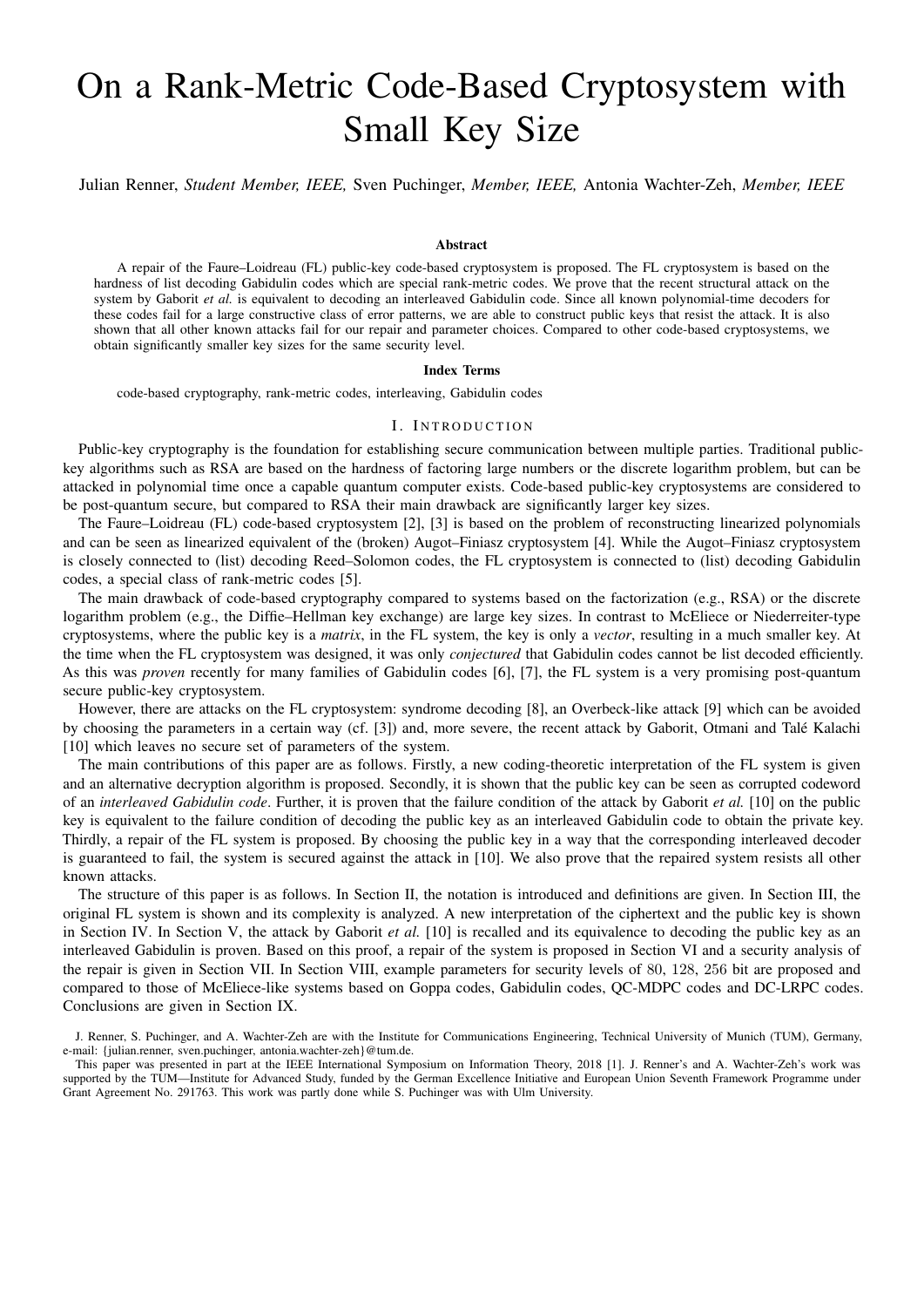# II. PRELIMINARIES

# *A. Notation*

Let q be a power of a prime and let  $\mathbb{F}_q$  denote the finite field of order q and  $\mathbb{F}_{q^m}$  its extension field of order  $q^m$ . We use  $\mathbb{F}_q^{m \times n}$  to denote the set of all  $m \times n$  matrices over  $\mathbb{F}_q$  and  $\mathbb{F}_{q^m}^n = \mathbb{F}_q^{1 \times n}$  for the set of all row vectors of length n over  $\mathbb{F}_{q^m}$ . Further, we use another field extension  $\mathbb{F}_{q^{mu}}$  with  $u > 1$ . Thus,  $\mathbb{F}_{q} \subseteq \mathbb{F}_{q^{m}} \subseteq \mathbb{F}_{q^{mu}}$ .

For a field F, the vector space that is spanned by  $\mathbf{v}_1, \dots, \mathbf{v}_l \in \mathbb{F}^n$  is denoted by

$$
\langle \mathbf{v}_1, \ldots, \mathbf{v}_l \rangle_{\mathbb{F}} = \left\{ \sum_{i=1}^l a_i \mathbf{v}_i : a_i \in \mathbb{F} \right\}.
$$

Denote the set of integers  $[a, b] = \{i : a \le i \le b\}$ . Rows and columns of  $m \times n$ -matrices are indexed by  $1, \ldots, m$  and  $1, \ldots, n$ , where  $A_{i,j}$  is the element in the *i*-th row and *j*-th column of the matrix **A**. Further,

$$
\mathbf{A}_{[a,b]} := \begin{pmatrix} A_{1,a} & \dots & A_{1,b} \\ \vdots & \ddots & \vdots \\ A_{m,a} & \dots & A_{m,b} \end{pmatrix}.
$$

By rank $_q(\mathbf{A})$  and rank $_{q^m}(\mathbf{A})$ , we denote the rank of a matrix  $\mathbf{A}$  over  $\mathbb{F}_q$ , respectively  $\mathbb{F}_{q^m}$ . Let  $(\gamma_1, \gamma_2, \ldots, \gamma_u)$  be an ordered basis of  $\mathbb{F}_{q^{mu}}$  over  $\mathbb{F}_{q^m}$ . By utilizing the vector space isomorphism  $\mathbb{F}_{q^{mu}} \cong \mathbb{F}_{q^m}^u$ , we can relate each vector  $\mathbf{a} \in \mathbb{F}_{q^{mu}}^n$  to a matrix  $\mathbf{A} \in \mathbb{F}_{q^m}^{u \times n}$  according to

$$
\operatorname{ext}_{\gamma}: \mathbb{F}_{q^m}^n \to \mathbb{F}_q^{m \times n}
$$

$$
\mathbf{a} = (a_1, \dots, a_n) \mapsto \mathbf{A} = \begin{pmatrix} A_{1,1} & \dots & A_{1,n} \\ \vdots & \ddots & \vdots \\ A_{m,1} & \dots & A_{m,n} \end{pmatrix},
$$

where  $\gamma = (\gamma_1, \gamma_2, \dots, \gamma_u)$  and

$$
a_j = \sum_{i=1}^m A_{i,j} \gamma_i, \quad \forall j \in [1, n].
$$

The trace operator of a vector  $\mathbf{a} \in \mathbb{F}_{q^m}$  to  $\mathbb{F}_q$  is defined by

$$
\mathrm{Tr}_{q^m/q}: \mathbb{F}_{q^m}^n \to \mathbb{F}_q^n
$$
  

$$
\mathbf{a} = (a_1, \dots, a_n) \mapsto \left(\sum_{i=0}^{m-1} a_1^{q^i}, \dots, \sum_{i=0}^{m-1} a_n^{q^i}\right).
$$

A dual basis  $(\gamma_1^*, \gamma_2^*, \dots, \gamma_u^*)$  to  $(\gamma_1, \gamma_2, \dots, \gamma_u)$  is a basis that fulfills

$$
\text{Tr}_{q^{mu}/q^{m}}(\gamma_{i}\gamma_{j}^{*}) = \begin{cases} 1 \text{ if } i = j \\ 0 \text{ else} \end{cases}
$$

,

where  $i, j \in [1, u]$ . Note that a dual basis always exists.

Denote by  $\mathcal{M}_{s,q}(\mathbf{a}) \in \mathbb{F}_{q^m}^{s \times n}$  the  $s \times n$  Moore matrix for a vector  $\mathbf{a} = (a_1, a_2, \dots, a_n) \in \mathbb{F}_{q^m}^n$ , i.e.,

$$
\mathcal{M}_{s,q}(\mathbf{a}) = \begin{pmatrix} a_1 & a_2 & \dots & a_n \\ a_1^q & a_2^q & \dots & a_n^q \\ \vdots & \vdots & \ddots & \vdots \\ a_1^{q^{s-1}} & a_2^{q^{s-1}} & \dots & a_n^{q^{s-1}} \end{pmatrix}.
$$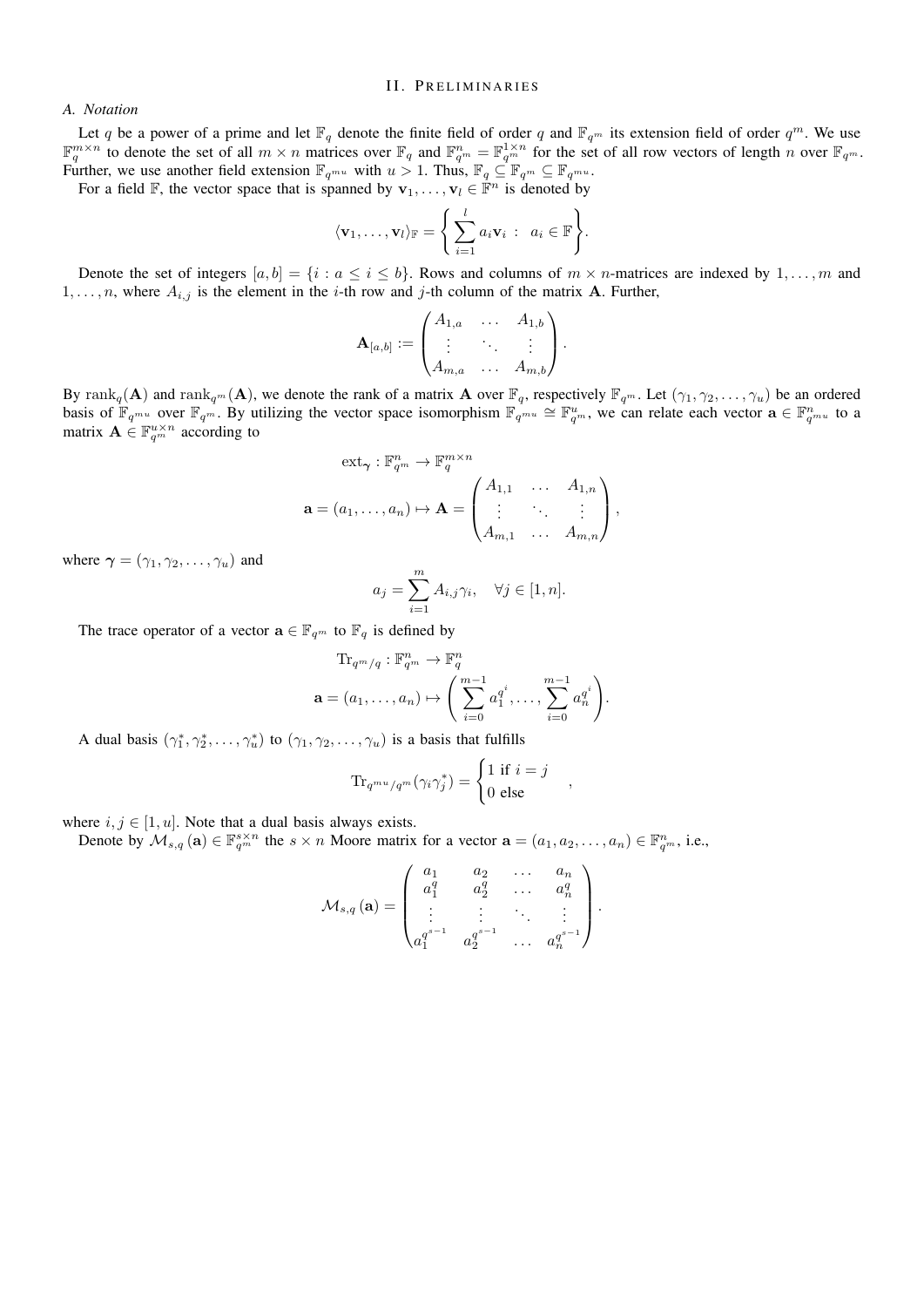If  $a_1, a_2, \ldots, a_n \in \mathbb{F}_{q^m}$  are linearly independent over  $\mathbb{F}_q$ , then  $\text{rank}_{q^m}(\mathcal{M}_{s,q}(\mathbf{a})) = \min\{s, n\}$ , cf. [11, Lemma 3.15]. This definition can also be extended to matrices by

$$
\mathcal{M}_{s,q}\left(\mathbf{A}\right) = \begin{pmatrix} A_{1,1} & A_{1,2} & \dots & A_{1,n} \\ A_{2,1} & A_{2,2} & \dots & A_{2,n} \\ \vdots & \vdots & \ddots & \vdots \\ A_{l,1} & A_{l,2} & \dots & A_{l,n} \\ A_{1,1}^q & A_{1,2}^q & \dots & A_{1,n}^q \\ A_{2,1}^q & A_{2,2}^q & \dots & A_{2,n}^q \\ \vdots & \vdots & \ddots & \vdots \\ A_{l,1}^{q^{s-1}} & A_{l,2}^{q^{s-1}} & \dots & A_{l,n}^{q^{s-1}} \end{pmatrix},
$$

where  $\mathbf{A} \in \mathbb{F}_{q^m}^{l \times n}$ .

The Gaussian binomial coefficients are denoted by

$$
\left[ \frac{s}{r} \right]_q := \begin{cases} \frac{(1-q^s)(1-q^{s-1})...(1-q^{s-r+1})}{(1-q)(1-q^2)...(1-q^r)} & \text{ for } r \leq s \\ 0 & \text{ for } r > s, \end{cases}
$$

where  $s$  and  $r$  are non-negative integers.

## *B. Rank-Metric Codes and Gabidulin Codes*

The *rank norm*  $\text{rank}_q(\mathbf{a})$  is the rank of the matrix representation  $\mathbf{A} \in \mathbb{F}_q^{m \times n}$  over  $\mathbb{F}_q$ . The rank distance between a and b is the rank of the difference of the two matrix representations, i.e.,

$$
d_{\mathbf{R}}(\mathbf{a}, \mathbf{b}) := \text{rank}_{q}(\mathbf{a} - \mathbf{b}) = \text{rank}_{q}(\mathbf{A} - \mathbf{B}).
$$

An  $[n, k, d]_q^R$  code C over  $\mathbb{F}_{q^m}$  is a linear rank-metric code, i.e., it is a linear subspace of  $\mathbb{F}_{q^m}^n$  of dimension k and minimum rank distance

$$
d := \min_{\substack{\mathbf{a}, \mathbf{b} \in C \\ \mathbf{a} \neq \mathbf{b}}} \big\{ d_{\mathsf{R}}(\mathbf{a}, \mathbf{b}) = \operatorname{rank}_{q}(\mathbf{a} - \mathbf{b}) \big\}.
$$

For linear codes with  $n \leq m$ , the Singleton-like upper bound [5], [12] implies that  $d \leq n - k + 1$ . If  $d = n - k + 1$ , the code is called a *maximum rank distance* (MRD) code.

Gabidulin codes [5] are a special class of rank-metric codes and can be defined by their generator matrices.

**Definition 1 (Gabidulin Code [5])** *A linear*  $\mathcal{G}(n,k)$  *code over*  $\mathbb{F}_{q^m}$  *of length*  $n \leq m$  *and dimension* k *is defined by its*  $k \times n$ *generator matrix*

$$
\mathbf{G}_{\mathcal{G}} = \mathcal{M}_{k,q} (g_1, g_2, \ldots, g_n),
$$

*where*  $\mathbf{g} = (g_1, g_2, \dots, g_n) \in \mathbb{F}_{q^m}^n$  *and*  $\text{rank}_q(\mathbf{g}) = n$ *.* 

In [5], it is shown that Gabidulin codes are MRD codes, i.e.,  $d = n - k + 1$ .

For a short description on decoding of Gabidulin codes, denote by  $C_{\mathcal{G}} \in \mathbb{F}_q^{m \times n}$  the transmitted codeword (i.e., the matrix representation of  $\mathbf{c}_\mathcal{G} \in \mathbb{F}_{q^m}^n$  of a  $\mathcal{G}(n,k)$  code that is corrupted by an additive error  $\mathbf{E} \in \mathbb{F}_q^{m \times n}$ . At the receiver side, only the received matrix  $\mathbf{R} \in \mathbb{F}_q^{m \times n}$ , where  $\mathbf{R} = \mathbf{C}_\mathcal{G} + \mathbf{E}$ , is known. The channel might provide additional side information in the form of erasures:

- $\varrho$  row erasures (in [13] called "deviations") and
- $\gamma$  column erasures (in [13] called "erasures"),

such that the received matrix can be decomposed into

$$
\mathbf{R} = \mathbf{C}_{\mathcal{G}} + \underbrace{\mathbf{A}^{(R)}\mathbf{B}^{(R)} + \mathbf{A}^{(C)}\mathbf{B}^{(C)} + \mathbf{E}}_{=\mathbf{E}_{\text{total}}},\tag{1}
$$

where  $\mathbf{A}^{(R)} \in \mathbb{F}_q^{m \times \varrho}, \mathbf{B}^{(R)} \in \mathbb{F}_q^{\varrho \times n}, \mathbf{A}^{(C)} \in \mathbb{F}_q^{m \times \gamma}, \mathbf{B}^{(C)} \in \mathbb{F}_q^{\gamma \times n}$  are full-rank matrices, respectively, and  $\mathbf{E}^{(E)} \in \mathbb{F}_q^{m \times n}$  is a matrix of rank t. The decoder knows **R** and additionally  $A^{(R)}$  and  $B^{(C)}$ . Further, t denotes the number of errors without side information. The rank-metric error-erasure decoding algorithms from [13]–[15] can then reconstruct  $c_g \in \mathcal{G}(n,k)$  with asymptotic complexity  $\mathcal{O}(n^2)$  operations over  $\mathbb{F}_{q^m}$ , or in sub-quadratic complexity using the fast operations described in [16], [17], if

$$
2t + \varrho + \gamma \le d - 1 = n - k \tag{2}
$$

is fulfilled.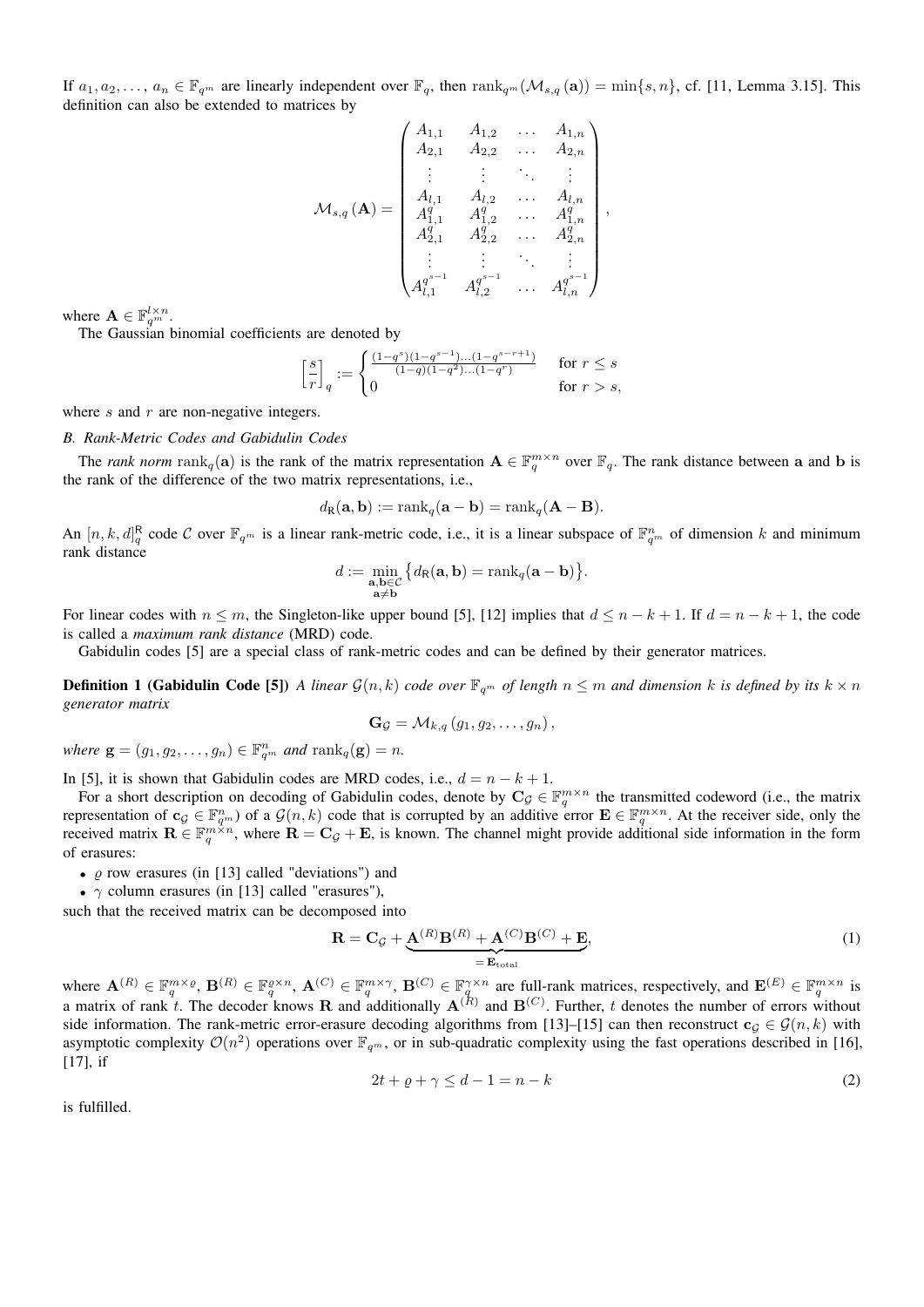Table I SUMMARY OF THE PARAMETERS

| Name             | Use                        | Restriction                                                                                         |
|------------------|----------------------------|-----------------------------------------------------------------------------------------------------|
| q                | small field size           | prime power                                                                                         |
| $_{m}$           | extension degree           | $1\leq m$                                                                                           |
| $\boldsymbol{n}$ | code length                | $n\leq m$                                                                                           |
| $\boldsymbol{k}$ | code dimension             | $\begin{aligned} k < n \\ 2 \le u < k \end{aligned}$                                                |
| $\boldsymbol{u}$ | extension degree           |                                                                                                     |
| $\boldsymbol{w}$ | error weight in public key | $\max\left\{n-k-\tfrac{k-u}{u-1},\,\left \tfrac{n-k}{2}\right +1\right\}\leq w<\tfrac{u}{u+2}(n-k)$ |
| $t_{\text{pub}}$ | error weight in ciphertext | $t_{\text{pub}} = \left  \frac{n-k-w}{2} \right $                                                   |

# *C. Decoding Rank Errors Beyond Half the Minimum Distance*

Interleaved Gabidulin Codes are a code class for which efficient decoders are known that are able to correct errors or rank larger than  $\lfloor \frac{d-1}{2} \rfloor$ .

**Definition 2 (Interleaved Gabidulin Codes [18])** *A linear (vertically, homogeneous) interleaved Gabidulin code*  $IG(u; n, k)$ *over*  $\mathbb{F}_{q^m}$  *of length*  $n \leq m$ *, dimension*  $k \leq n$ *, and interleaving order u is defined by* 

$$
\mathcal{IG}(u;n,k) := \left\{ \begin{pmatrix} \mathbf{c}_{\mathcal{G}}^{(1)} \\ \mathbf{c}_{\mathcal{G}}^{(2)} \\ \vdots \\ \mathbf{c}_{\mathcal{G}}^{(u)} \end{pmatrix} : \mathbf{c}_{\mathcal{G}}^{(i)} \in \mathcal{G}(n,k), \forall i \in [1,u] \right\}.
$$

When considering random errors of rank weight t, the code  $IG(u; n, k)$  can be decoded uniquely with high probability up to  $t \leq \lfloor \frac{u}{u+1} (n-k) \rfloor$  errors<sup>1</sup>, cf. [15], [18], [19]. However, it is well-known that there are many error patterns for which the known efficient decoders fail. In fact, we can explicitly construct a large class of such errors, see Lemma 6 in Section V-B.

III. THE ORIGINAL FAURE-LOIDREAU SYSTEM

In this section, the algorithms of the original FL cryptosystem are recalled and the main assumption on which the security of the system is based are explained.

## *A. Parameters*

Let  $q, m, n, k, u, w, t_{pub}$  be positive integers that fulfill the restrictions given in Table I. In the following, we consider the three finite fields  $\mathbb{F}_q$ ,  $\mathbb{F}_{q^m}$ , and  $\mathbb{F}_{q^{mu}}$ , which are extension fields of each other, respectively:

$$
\mathbb{F}_q \subseteq \mathbb{F}_{q^m} \subseteq \mathbb{F}_{q^{mu}}.
$$

# *B. Key Generation*

The original FL key generation is shown in Algorithm 1.

| <b>Algorithm 1:</b> Key Generation                                                                                                                          |
|-------------------------------------------------------------------------------------------------------------------------------------------------------------|
| <b>Input:</b> Parameters $q, m, n, k, u, w$ as in Table I                                                                                                   |
| <b>Output:</b> Private key $(x, P)$ , public key $(g, k, k_{\text{pub}}, t_{\text{pub}})$                                                                   |
| 1 Choose $\mathbf{g} \in \mathbb{F}_{q^m}^n$ at random with $\text{rank}_q(\mathbf{g}) = n$                                                                 |
| 2 Choose $\mathbf{x} \in \mathbb{F}_{qmu}^{k}$ at random such that $\{x_{k-u+1}, \ldots, x_k\}$ forms a basis of $\mathbb{F}_{qmu}$ over $\mathbb{F}_{q^m}$ |
| 3 Choose $\mathbf{s} \in \mathbb{F}_{q^{mu}}^w$ with $\text{rank}_q(\mathbf{s}) = w$                                                                        |
| 4 Choose an invertible matrix $\mathbf{P} \in \mathbb{F}_q^{n \times n}$ at random                                                                          |
| 5 G <sub>G</sub> $\leftarrow$ $\mathcal{M}_{k,q}$ (g)                                                                                                       |
| 6 $z \leftarrow (s   0) \cdot P^{-1}$                                                                                                                       |
| 7 $\mathbf{k}_{\text{pub}} \leftarrow \mathbf{x} \cdot \mathbf{G}_{\mathcal{G}} + \mathbf{z}$                                                               |
| 8 $t_{\text{pub}} \leftarrow \left\lfloor \frac{n-w-k}{2} \right\rfloor$                                                                                    |
| 9 return $(\mathbf{x}, \mathbf{P})$ , $(\mathbf{g}, k, \mathbf{k}_{\text{pub}}, t_{\text{pub}})$                                                            |

<sup>1</sup>In this setting, an error of weight t is a  $u \times n$  matrix of  $\mathbb{F}_q$ -rank t. Note that this means that the tall  $(um) \times n$ -matrix obtained by expanding the matrix component-wise over  $\mathbb{F}_q$  has rank t.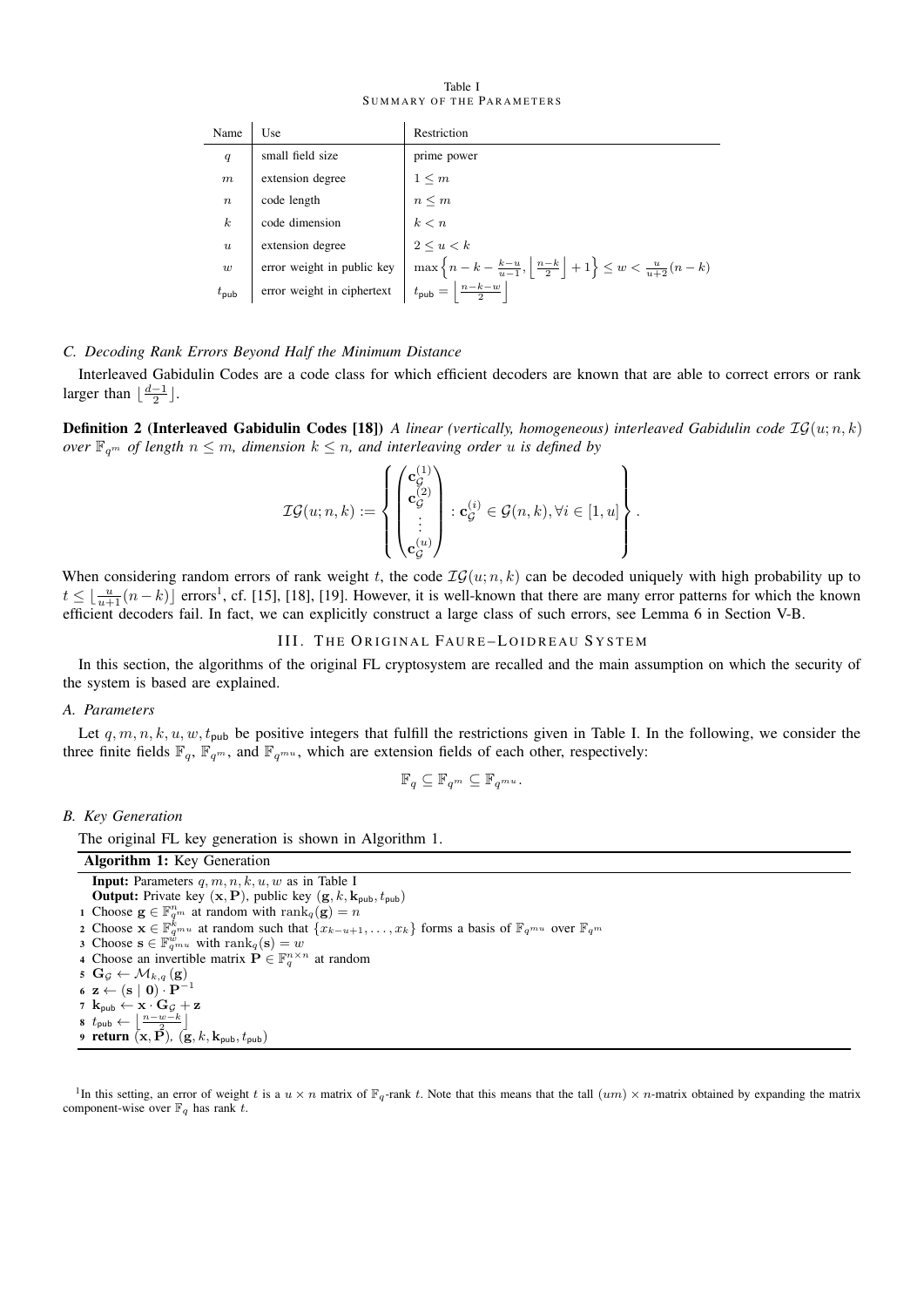# *C. Encryption*

The encryption scheme is given in Algorithm 2.

Algorithm 2: Encryption **Input:** Plaintext  $\mathbf{m} = (m_1, \ldots, m_{k-u}, 0, \ldots, 0) \in \mathbb{F}_{q^m}^k$ , public key  $(\mathbf{g}, k, \mathbf{k}_{\text{pub}}, t_{\text{pub}})$ Output: Ciphertext c 1 Choose  $\alpha \in \mathbb{F}_{q^{mu}} \setminus \{0\}$  at random 2 Choose  $\mathbf{e} \in \mathbb{F}_{q^m}^n$  such that  $\text{rank}_q(\mathbf{e}) = t_{\text{pub}}$  at random 3 Gg  $\leftarrow$   $\mathcal{M}_{k,q}(\mathbf{g})$ 4 return  $c \leftarrow m \cdot G_{\mathcal{G}} + Tr_{a^{mu}/a^{m}}(\alpha k_{pub}) + e$ .

## *D. Decryption*

The decryption method is shown in Algorithm 3.

Algorithm 3: Decryption **Input:** Ciphertext c, private key  $(x, P)$ Output: Plaintext m  $\mathbf{1} \ \ \mathbf{c}' \leftarrow \mathbf{c} \mathbf{P}_{[w+1,n]}$ 2  $\mathcal{G}' \leftarrow$  Gabidulin code generated by  $\mathbf{G}_{\mathcal{G}} \mathbf{P}_{[w+1,n]}$  $\mathbf{s} \cdot \mathbf{m}' \leftarrow \text{decode } \mathbf{c}' \text{ in } \mathcal{G}$ 4  $\alpha \leftarrow \sum_{i=k-u+1}^{k} m_i' x_i^*$ 5 return m  $\leftarrow$  m' – Tr<sub>qmu /qm</sub>( $\alpha$ x)

# Theorem 1 (Correctness [2]) *Algorithm 3 returns the correct plaintext* m*.*

*Proof:* Line 1 computes

$$
\mathbf{c}\mathbf{P} = (\mathbf{m} + \text{Tr}_{q^{mu}/q^m}(\alpha \mathbf{x}))\mathbf{G}_{\mathcal{G}}\mathbf{P} + (\text{Tr}_{q^{mu}/q^m}(\alpha \mathbf{s})|\mathbf{0}) + \mathbf{e}\mathbf{P},
$$

whose last  $n - w$  columns are given by

$$
\mathbf{c}' = (\mathbf{m} + \text{Tr}_{q^{mu}/q^{m}}(\alpha \mathbf{x}))\mathbf{G}' + \mathbf{e}',
$$

where  $\mathbf{G}' := \mathbf{G}_{\mathcal{G}} \mathbf{P}_{[w+1,n]} \in \mathbb{F}_{q^m}^{k \times (n-w)}$  and  $\mathbf{e}' := \mathbf{e} \mathbf{P}_{[w+1,n]}$ . By decoding in  $\mathcal{G}'$ , we thus obtain the vector

$$
\mathbf{m}' = \mathbf{m} + \text{Tr}_{q^{mu}/q^{m}}(\alpha \mathbf{x}).
$$

Since the last u positions of the plaintext m are zero (i.e.,  $m_i = 0$  for  $i = k - u + 1, \ldots, k$ ), we get  $\alpha = \sum_{i=k-u+1}^{k} m'_i x_i^*$ , where  $\{x_{k-u+1}^*,\ldots,x_k^*\}$  is a dual basis to  $\{x_{k-u+1},\ldots,x_k\}$ . The latter observation is technical to prove. As we know  $\alpha$  and x, we can therefore compute the plaintext m.

## *E. Complexity*

It is essential for a cryptosystem that key generation, encryption, and decryption can be implemented fast. The following results were not known when the original FL system was proposed, but have a major impact on its efficiency.

The complexity of key generation and encryption is dominated by the cost of encoding in a Gabidulin code (Line 7 of Algorithm 1 and Line 4 of Algorithm 2).<sup>2</sup> The asymptotically fastest-known algorithms [16], [17] for this require

•  $O^{\sim}(n^{\min\{\frac{\theta+1}{2},1.635\}})$  operations in  $\mathbb{F}_{q^m}$  in general and

•  $O^{\sim}(n)$  operations in  $\mathbb{F}_{q^m}$  if the entries of g form a normal basis of  $\mathbb{F}_{q^m}$  over  $\mathbb{F}_q$ ,

where  $\theta$  is the matrix multiplication exponent and  $O^{\sim}$  means that log factors are neglected.

The bottleneck of decryption is (error-erasure-) decoding in a Gabidulin code (Line 3 of Algorithm 3, see also Section IV-A below), where the asymptotically fastest algorithm costs

$$
O^{\sim}\left(n^{\min\{\frac{\theta+1}{2},1.635\}}\right)
$$

operations in  $\mathbb{F}_{q^m}$  [16], [17].

For small lengths n, the algorithms in [20]–[22], which have quadratic complexity over  $\mathbb{F}_{q^m}$  (or cubic complexity over  $\mathbb{F}_q$ ), might be faster than the mentioned algorithms due to smaller hidden constants in the O-notation.

<sup>&</sup>lt;sup>2</sup>Note that since x and z have coefficients in the large field  $\mathbb{F}_{q^m}$ , this line can be realized as encoding and corruption of u messages over  $\mathbb{F}_{q^m}$  with the generator matrix  $\mathbf{G}_{\mathcal{G}} \in \mathbb{F}_{q^m}^{k \times n}$  (see also Section IV-B below).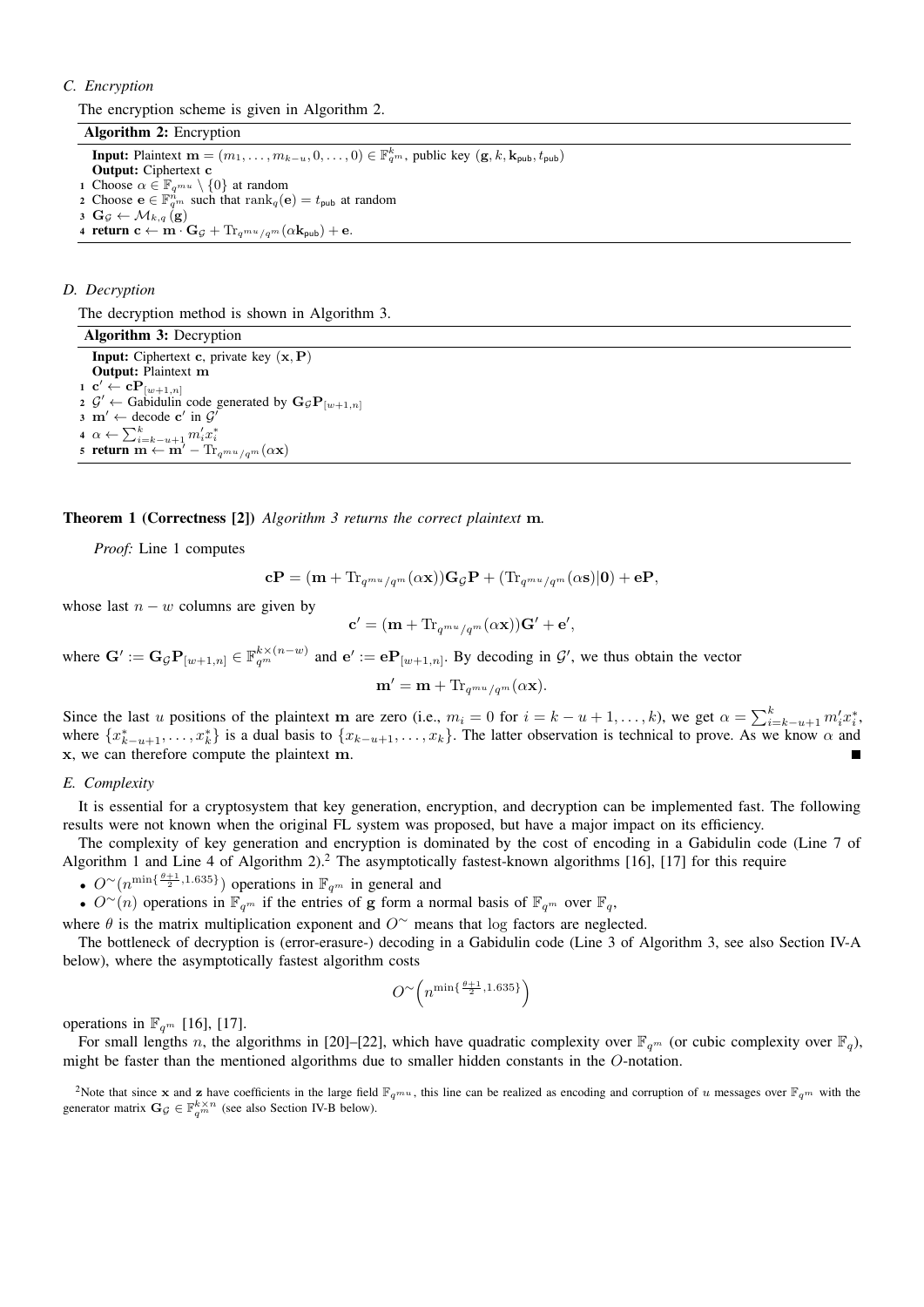# *F. Assumption of the FL System*

The security of the system is based on the assumption that it is computationally infeasible to retrieve any part of the private key  $(x, P)$  given the public key and the ciphertext. As soon as the attacker knows one part of it, he is able to find an alternative private key efficiently. E.g., if the vector x is known, one can compute  $z = k_{pub} - xG_\mathcal{G}$  and an invertible matrix  $\hat{P} \in \mathbb{F}_q^{n \times n}$ such that  $z\hat{P} = (\hat{s} \mid 0)$ . Then, the attacker simply applies the decryption algorithm using  $(x, \hat{P})$  as private key to retrieve the plaintext from the ciphertext.

## IV. CODING-THEORETIC INTERPRETATION OF THE ORIGINAL FAURE-LOIDREAU SYSTEM

We present two coding-theoretic interpretations of the Faure–Loidreau system, which—to the best of our knowledge—have not been observed before.

## *A. Decryption as Error-Erasure Decoding*

**Lemma 2** Fix a basis  $\gamma$  of  $\mathbb{F}_{q^m}$  over  $\mathbb{F}_q$ . Then, the matrix representation of the ciphertext can be written in the form

$$
ext_{\gamma}(\mathbf{c}) = \mathbf{C}_{\mathcal{G}} + \mathbf{A}^{(C)} \mathbf{B}^{(C)} + \mathbf{E},
$$
\n(3)

*where*

$$
\mathbf{C}_{\mathcal{G}} = \mathrm{ext}_{\gamma}([\mathbf{m} + \mathrm{Tr}_{q^{mu}/q^{m}}(\alpha \mathbf{x})] \cdot \mathbf{G}_{\mathcal{G}}) \in \mathbb{F}_{q}^{m \times n}
$$

*is unknown and a codeword of a Gabidulin code,*

$$
\mathbf{A}^{(C)}=\text{ext}_{\gamma}(\text{Tr}_{q^{mu}/q^m}(\alpha \mathbf{s}))\in \mathbb{F}_q^{m\times w}
$$

*is unknown,*

$$
\mathbf{B}^{(C)} = (\mathbf{P}^{-1})_{[1,\ldots,w]} \in \mathbb{F}_q^{w \times n}
$$

*is known and*

$$
\mathbf{E} = \text{ext}_{\gamma}(\mathbf{e}) \in \mathbb{F}_q^{m \times n}
$$

*is unknown.*

*Proof:* Due to the  $\mathbb{F}_{q^m}$ -linearity of the trace map  $\text{Tr}_{q^{mu}/q^m}$  and the fact that the entries of the matrices  $\mathbf{G}_{\mathcal{G}}$  and  $\mathbf{P}^{-1}$  are in  $\mathbb{F}_{q^m}$ , we can write the ciphertext as follows.

$$
\begin{aligned} \mathbf{c} &= \mathbf{m}\mathbf{G}_{\mathcal{G}} + \mathrm{Tr}_{q^{mu}/q^{m}}(\alpha\mathbf{k}_{\text{pub}}) + \mathbf{e} \\ &= \mathbf{m}\mathbf{G}_{\mathcal{G}} + \mathrm{Tr}_{q^{mu}/q^{m}}(\alpha\mathbf{x}\mathbf{G}_{\mathcal{G}} + \alpha\mathbf{z}) + \mathbf{e} \\ &= \left[\mathbf{m} + \mathrm{Tr}_{q^{mu}/q^{m}}(\alpha\mathbf{x})\right]\mathbf{G}_{\mathcal{G}} + \mathrm{Tr}_{q^{mu}/q^{m}}(\alpha\mathbf{z}) + \mathbf{e} \\ &= \left[\mathbf{m} + \mathrm{Tr}_{q^{mu}/q^{m}}(\alpha\mathbf{x})\right]\mathbf{G}_{\mathcal{G}} + \mathrm{Tr}_{q^{mu}/q^{m}}(\alpha(\mathbf{s} \mid \mathbf{0})\mathbf{P}^{-1}) + \mathbf{e} \\ &= \left[\mathbf{m} + \mathrm{Tr}_{q^{mu}/q^{m}}(\alpha\mathbf{x})\right]\mathbf{G}_{\mathcal{G}} + \mathrm{Tr}_{q^{mu}/q^{m}}(\alpha\mathbf{s}(\mathbf{P}^{-1})_{[1,w]}) + \mathbf{e} \\ &= \left[\mathbf{m} + \mathrm{Tr}_{q^{mu}/q^{m}}(\alpha\mathbf{x})\right]\mathbf{G}_{\mathcal{G}} + \mathrm{Tr}_{q^{mu}/q^{m}}(\alpha\mathbf{s})(\mathbf{P}^{-1})_{[1,w]} + \mathbf{e} .\end{aligned}
$$

Since the entries of  $(\mathbf{P}^{-1})_{[1,...,w]}$  are in  $\mathbb{F}_q$ , the expansion of the ciphertext into the  $\mathbb{F}_q$ -basis  $\gamma$  of  $\mathbb{F}_{q^m}$  can be written as in (3) above.

Theorem 3 *The message vector* m *can be reconstructed by the error-erasure decoders in [13]–[15] (as well as their speed-up in [16], [17]) and Steps 4 and 5 of Algorithm 3.*

*Proof:* As seen in Lemma 2, we can decompose the matrix representation of the ciphertext into a codeword plus an error that is partially known. In fact, the decomposition is of the form as in (1) (see Section II-B), so  $\mathbf{m} + \text{Tr}_{q^m u / q^m}(\alpha \mathbf{x})$  can be reconstructed by the error-erasure decoders in [13]–[15] since the decoding condition (2) reads as

$$
w + 2\operatorname{rank}_{q}(\mathbf{E}) = w + 2t_{\text{pub}} \leq n - k
$$

in this case and is fulfilled by Table I.

The message m can then be recovered from  $m + Tr_{q^{mu}/q^{m}}(\alpha x)$  using the same steps as in Algorithm 3.  $\blacksquare$ 

Theorem 3 leads to the following observation. The ciphertext is a codeword plus an error of rank weight  $w + t_{\text{pub}}$ , which is beyond the unique decoding radius. The legitimate receiver can only decrypt since she knows the (w-dimensional) row space of a part of the error. Although the attacker knows the code, she cannot recover the message since she has no further knowledge about the structure of the error. Note the difference to the code-based McEliece cryptosystem, where the security relies on the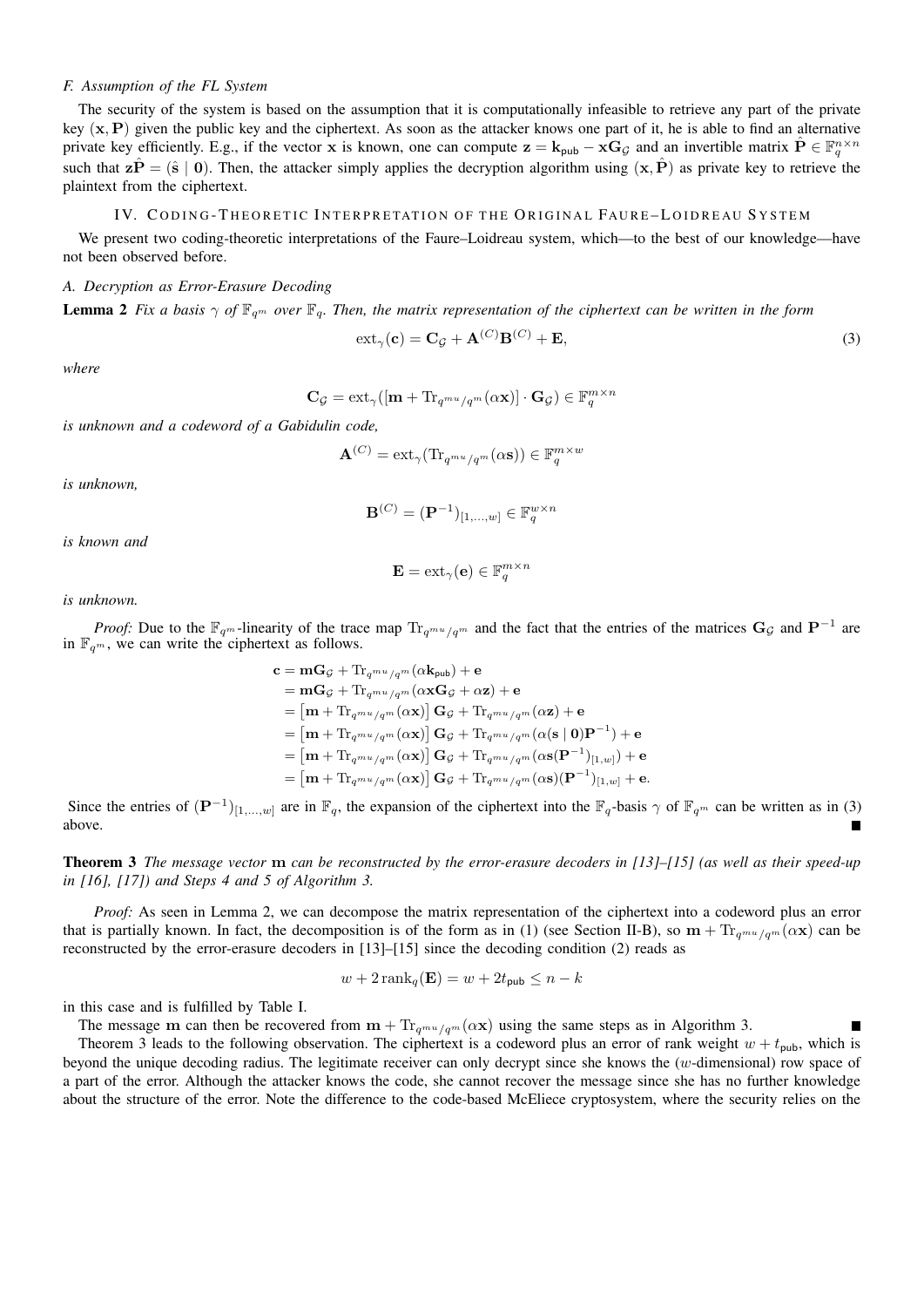fact that an attacker does not know the structure of the code. We will turn this observation into an exponential-time message attack in Section VII-C, which we will consider in our parameter choice.

Furthermore, the procedure implied by Theorem 3 might have a practical advantage compared to the original decryption algorithm. The code  $G'$  used for decoding in Algorithm 3 depends on the private key. In Theorem 3, the code is given by g, which is public and in fact does not need to be chosen randomly in the key generation.<sup>3</sup> Depending on the used algorithm and type of implementation (e.g., in hardware), it can be advantageous in terms of complexity or implementation size if the code is fixed.

## *B. Public Key as Corrupted Interleaved Codeword*

Our second observation is that the public key  $k_{pub}$  of the cryptosystem is a corrupted codeword of an interleaved Gabidulin code. To our knowledge, this connection between the public key and interleaved Gabidulin codes has not been known before. This interpretation is central to this paper and will be used in Section V-B to derive a modification of the public key that is not vulnerable against the attacks described in Section V.

**Theorem 4** Fix a basis  $\gamma$  of  $\mathbb{F}_{q^{m_u}}$  over  $\mathbb{F}_{q^m}$ . Let  $\gamma^*$  be a dual basis to  $\gamma$  and write  $\mathbf{k}_{\text{pub}} = \sum_{i=1}^u \mathbf{k}_{\text{pub}}^{(i)} \gamma_i^*$ . Then,

$$
\begin{pmatrix}\n\mathbf{k}_{\text{pub}}^{(1)} \\
\mathbf{k}_{\text{pub}}^{(2)} \\
\vdots \\
\mathbf{k}_{\text{pub}}^{(u)}\n\end{pmatrix} = \begin{pmatrix}\n\mathbf{c}_{\mathcal{G}}^{(1)} \\
\mathbf{c}_{\mathcal{G}}^{(2)} \\
\vdots \\
\mathbf{c}_{\mathcal{G}}^{(u)}\n\end{pmatrix} + \begin{pmatrix}\n\mathbf{z}_{1} \\
\mathbf{z}_{2} \\
\vdots \\
\mathbf{z}_{u}\n\end{pmatrix},
$$
\n(4)

where the  $\mathbf{c}_G^{(i)} \in \mathbb{F}_{q^m}^n$  are codewords of the Gabidulin code  $\mathcal{G}(n,k)$  with generator matrix  $\mathbf{G}_\mathcal{G}$  and the  $\mathbf{z}_i \in \mathbb{F}_{q^m}^n$  are obtained *from the vector*  $\mathbf{z} \in \mathbb{F}_{q^{mu}}^n$  *by*  $\mathbf{z} = \sum_{i=1}^u \mathbf{z}_i \gamma_i^*$ *.* 

*Proof:* Recall the definition of the public key

$$
\mathbf{k}_{\mathsf{pub}} = \mathbf{x} \cdot \mathbf{G}_{\mathcal{G}} + \mathbf{z},
$$

where  $\mathbf{x} \in \mathbb{F}_{q^{mu}}^k$ ,  $\mathbf{G}_{\mathcal{G}} \in \mathbb{F}_{q^{m}}^{k \times n}$  is the generator matrix of a  $\mathcal{G}(n,k)$  code, and  $\mathbf{z} \in \mathbb{F}_{q^{mu}}^{n}$  with  $\text{rank}_{q}(\mathbf{z}) = w$ . Let  $\mathbf{x} = \sum_{i=1}^{u} \mathbf{x}_i \gamma_i^*$ , where the  $x_i^{\text{th}}$  have coefficients in  $\mathbb{F}_{q^m}$ .

Then, we obtain the following representation of the public key  $\mathbf{k}_{\text{pub}}$  as a  $u \times n$  matrix in  $\mathbb{F}_{q^m}$ 

$$
\begin{pmatrix} \mathbf{k}_{\text{pub}}^{(1)} \\ \mathbf{k}_{\text{pub}}^{(2)} \\ \vdots \\ \mathbf{k}_{\text{pub}}^{(u)} \end{pmatrix} = \begin{pmatrix} \mathbf{x}_1 \\ \mathbf{x}_2 \\ \vdots \\ \mathbf{x}_u \end{pmatrix} \cdot \mathbf{G}_{\mathcal{G}} + \begin{pmatrix} \mathbf{z}_1 \\ \mathbf{z}_2 \\ \vdots \\ \mathbf{z}_u \end{pmatrix} = \begin{pmatrix} \mathbf{x}_1 \cdot \mathbf{G}_{\mathcal{G}} \\ \mathbf{x}_2 \cdot \mathbf{G}_{\mathcal{G}} \\ \vdots \\ \mathbf{x}_u \cdot \mathbf{G}_{\mathcal{G}} \end{pmatrix} + \begin{pmatrix} \mathbf{z}_1 \\ \mathbf{z}_2 \\ \vdots \\ \mathbf{z}_u \end{pmatrix}.
$$

Since  $x_i \cdot G_{\mathcal{G}}$  is a codeword of a  $\mathcal{G}(n,k)$  code,  $\forall i \in [1,u]$ , the matrix representation of  $\mathbf{k}_{\text{pub}}$  can be seen as a codeword from an  $IG(u; n, k)$  code, corrupted by an error.

Note that the error  $(\mathbf{z}_1^\top, \ldots, \mathbf{z}_u^\top)^\top$  in (4) has  $\mathbb{F}_q$ -rank at most w due to the structure of  $\mathbf{z} = (\mathbf{s} \mid \mathbf{0}) \mathbf{P}^{-1}$ .

## V. EFFICIENT STRUCTURAL ATTACKS

Among all known attacks on the original FL cryptosystem, there are only two that are considered to be efficient. These two structural attacks on the original FL system provide an alternative private key in polynomial time and are shown in this section. The first one was proposed by Gaborit, Otmani and Talé Kalachi in [10], whereas the second is new and is derived. Further, it is proven that the failure conditions of both attacks are equivalent.

#### *A. GOT Attack*

The attack shown in Algorithm 4 was proposed by Gaborit, Otmani, and Talé Kalachi in [10, Algo. 1]. It determines an (alternative) private key that can be used in Algorithm 3 and it is herein referred to as GOT Attack.

 $3$ Note that we described the key generation as in [2], where g is chosen at random, but this is not necessary for the security of the system.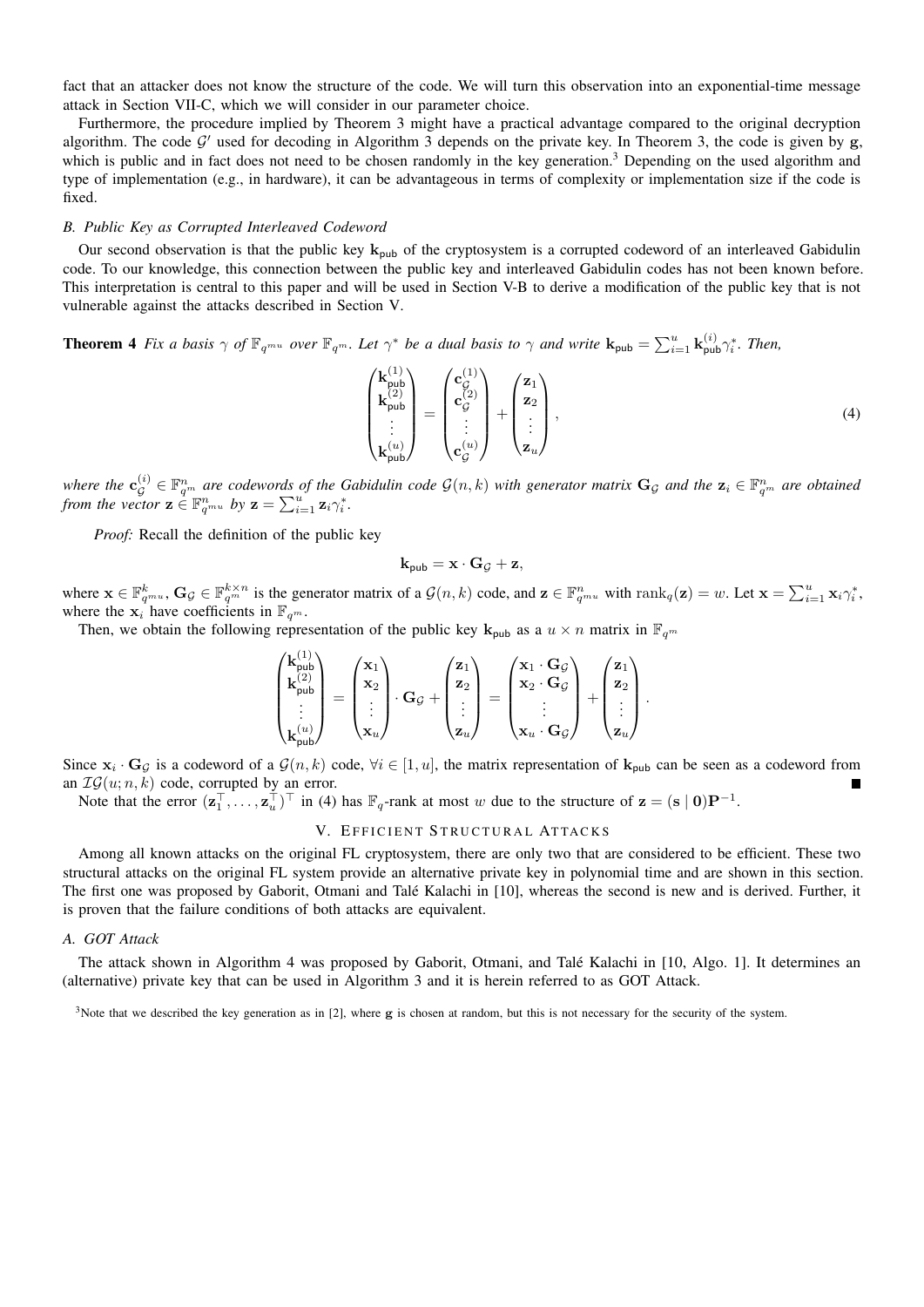# Algorithm 4: GOT Attack

**Input:** Public key  $(g, k, k_{pub}, t_{pub})$ Output: Private key (x, P)

- 1 Choose  $\gamma_1, \ldots, \gamma_u$  to be a basis of  $\mathbb{F}_{q^{mu}}$  over  $\mathbb{F}_{q^m}$
- $\mathbf{z} \ \ \mathbf{k}_{\mathsf{pub}}^{(i)} \leftarrow \text{Tr}_{q^{mu}/q^{m}}(\gamma_{i}\mathbf{k}_{\mathsf{pub}}) \ \text{for all} \ i=1,\ldots,u$
- 3 Gg  $\leftarrow$   $\mathcal{M}_{k,q}(\mathbf{g})$
- 4 Pick at random a non-zero vector  $\tilde{\mathbf{h}} \in \mathbb{F}_{q^m}^n$  such that

$$
\mathcal{M}_{n-w-k,q}\left(\left(\begin{matrix}\mathbf{G}_{\mathcal{G}}\\ \mathbf{k}_{\text{pub}}^{(1)}\\ \vdots\\ \mathbf{k}_{\text{pub}}^{(u)}\end{matrix}\right)\tilde{\mathbf{h}}^{\text{T}}=\mathbf{0}.
$$

5 Choose  $\mathbf{P} \in \mathbb{F}_q^{n \times n}$  and  $\mathbf{h}' \in \mathbb{F}_{q^m}^{n-w}$  such that  $\tilde{\mathbf{h}}(\mathbf{P}^{-1})^T = (\mathbf{0} \mid \mathbf{h}')$ 6 Choose x such that  $\mathbf{x} \mathbf{G}_{\mathcal{G}} \mathbf{P}' = \mathbf{k}_{\text{pub}} \mathbf{P}'$ , where  $\mathbf{P}' = \mathbf{P}_{[w+1,n]} \in \mathbb{F}_q^{n \times (n-w)}$ 7 return  $(x, P)$ 

The key recovery shown in Algorithm 4 on the FL system succeeds under the conditions of the following theorem.

**Theorem 5 (GOT Attack [10, Thm. 1])** Let  $\gamma_1, \ldots, \gamma_u \in \mathbb{F}_{q^{mu}}$  be a basis of  $\mathbb{F}_{q^{mu}}$  over  $\mathbb{F}_{q^m}$  and let  $\mathbf{z}_i = \text{Tr}_{q^{mu}/q^m}(\gamma_i \mathbf{z})$ , *for*  $i = 1, \ldots u$ *.* 

*If the matrix*  $\mathbf{Z} \in \mathbb{F}_{q^m}^{u \times n}$  with  $\mathbf{z}_1, \ldots, \mathbf{z}_u$  as rows, satisfies

rank<sub>q</sub>m( $\mathcal{M}_{n-k-w,q} (\mathbf{Z})$ ) = w,

*then*  $(\mathbf{x}, \mathbf{z})$  *can be recovered from*  $\mathbf{G}_{\mathcal{G}}, \mathbf{k}_{\text{pub}}$  *with*  $\mathcal{O}(n^3)$  *operations in*  $\mathbb{F}_{q^{mu}}$ .

If the key is generated as described in Section III-B, the GOT attack breaks the FL system with high probability.

### *B. Interleaved Decoding Attack*

The second attack is based on the observation in Section IV-B that the public key  $k_{pub}$  is a corrupted interleaved codeword. We will refer to it in the following as *Interleaved Decoding attack*. The idea is to decode  $k_{pub}$  in an interleaved Gabidulin code. Since  $w \leq \frac{u}{u+1} (n-k)$ , such a decoder will return x with high probability, but fail in certain cases.

**Lemma 6 (Interleaved Decoding [18], [19], [22, p. 64])** Let  $c_i = x_i \cdot G_\mathcal{G}$ . All known<sup>4</sup> efficient decoders for  $\mathcal{IG}(u; n, k)$ *codes fail to correct an error*  $\mathbf{z} \in \mathbb{F}_{q^{mu}}^n$  *with*  $\mathbf{z} = \sum_{i=1}^u \mathbf{z}_i \gamma_i^*$  *and*  $\text{rank}_q(\mathbf{z}) = w$  *if* 

$$
\operatorname{rank}_{q^m}\left(\begin{array}{l} \mathcal{M}_{n-w-1,q}\left(\mathbf{g}\right) \\ \mathcal{M}_{n-k-w,q}\left(\mathbf{c}_1+\mathbf{z}_1\right) \\ \mathcal{M}_{n-k-w,q}\left(\mathbf{c}_2+\mathbf{z}_2\right) \\ \vdots \\ \mathcal{M}_{n-k-w,q}\left(\mathbf{c}_u+\mathbf{z}_u\right)\end{array}\right) < n-1.
$$

Since rank<sub>q</sub>m( $\mathcal{M}_{n-w-1,q}$  (g)) = n − w − 1, the interleaved decoder fails if

$$
\operatorname{rank}_{q^m} \left( \tilde{\mathbf{Z}} \right) := \varphi < w,\tag{5}
$$

where

$$
\tilde{\mathbf{Z}} = \begin{pmatrix} \mathcal{M}_{n-k-w,q} (\mathbf{z}_1) \\ \mathcal{M}_{n-k-w,q} (\mathbf{z}_2) \\ \vdots \\ \mathcal{M}_{n-k-w,q} (\mathbf{z}_u) \end{pmatrix} .
$$
 (6)

 $4$ i.e., the algorithms in [18], [19], and [22, p. 64].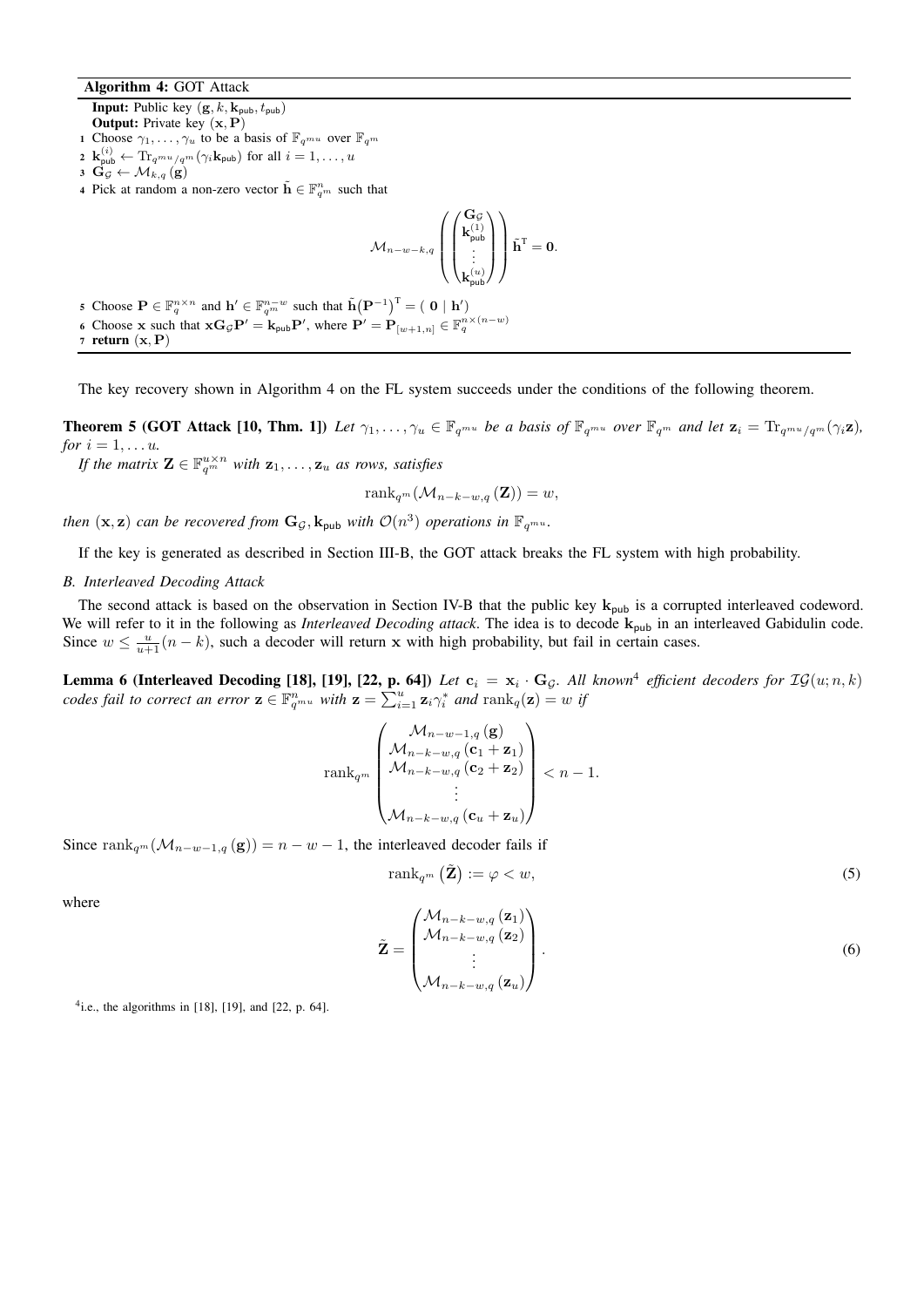# *C. Equivalence of GOT Attack's and Interleaved Decoding Attack's Failure Conditions*

In the following theorem, we prove that the failure condition of the GOT Attack is equivalent to the condition that decoding  $k_{\text{pub}}$  in an interleaved Gabidulin code fails.

# Theorem 7 *The GOT Attack from [10] fails if and only if the Interleaved Decoding Attack from Section V-B fails. In particular, it fails if* (5) *holds.*

*Proof:* Rewrite the matrix from Theorem 5 as

$$
\mathcal{M}_{n-w-k,q}(\mathbf{Z}) = \begin{pmatrix} \mathbf{z}_1 \\ \vdots \\ \mathbf{z}_u \\ \mathbf{z}_1^q \\ \vdots \\ \mathbf{z}_u^q \\ \vdots \\ \mathbf{z}_1^{q^{n-w-k-1}} \\ \vdots \\ \mathbf{z}_u^{q^{n-w-k-1}} \end{pmatrix} \tag{7}
$$

and the matrix from equation (6) as

$$
\tilde{\mathbf{Z}} = \begin{pmatrix} \mathbf{z}_1 \\ \vdots \\ \mathbf{z}_1^{q^{n-w-k-1}} \\ \mathbf{z}_2 \\ \vdots \\ \mathbf{z}_2^{q^{n-w-k-1}} \\ \vdots \\ \mathbf{z}_u \\ \mathbf{z}_u \\ \vdots \\ \mathbf{z}_u^{q^{n-w-k-1}} \end{pmatrix} \tag{8}
$$

Since the matrix in (7) and in (8) only differ in row permutations, they are row-space equivalent, implying that they have the same rank. Further, the rank of the matrix in  $(8)$  cannot become larger than w (since any vector in the right kernel of this matrix has rank weight at least  $n - w$  [23, Algorithm 3.2.1]). Thus, the failures of Theorem 5 and Lemma 6 are equivalent.  $\blacksquare$ 

# VI. REPARATION OF THE FL SYSTEM

To repair the FL system, we introduce a new key generation algorithm that is based on choosing  $z = \sum_{i=1}^{u} z_i \gamma_i^*$  in a way that  $\varphi \leq w$ . In this case, an interleaved decoder, see (5), and therefore also the GOT attack [10] fail, see Theorem 7.

**Theorem 8** *Let* dim $(\langle \mathbf{z}_1, \ldots, \mathbf{z}_u \rangle_{\mathbb{F}_{q^m}}) = \zeta$ *. Then* 

$$
\varphi \le \min\{\zeta(n-k-w), w\}.\tag{9}
$$

*Proof:* The dimension of  $\langle \mathbf{z}_1, \ldots, \mathbf{z}_u \rangle_{\mathbb{F}_{q^m}}$  implies that at most  $\zeta(n - k - w)$  rows of  $\tilde{\mathbf{Z}}$  are linearly independent over  $\mathbb{F}_{q^m}$ , meaning that  $\varphi \leq \zeta(n-k-w)$ .

The definition of  $z = (s | 0) \cdot P^{-1}$  leads to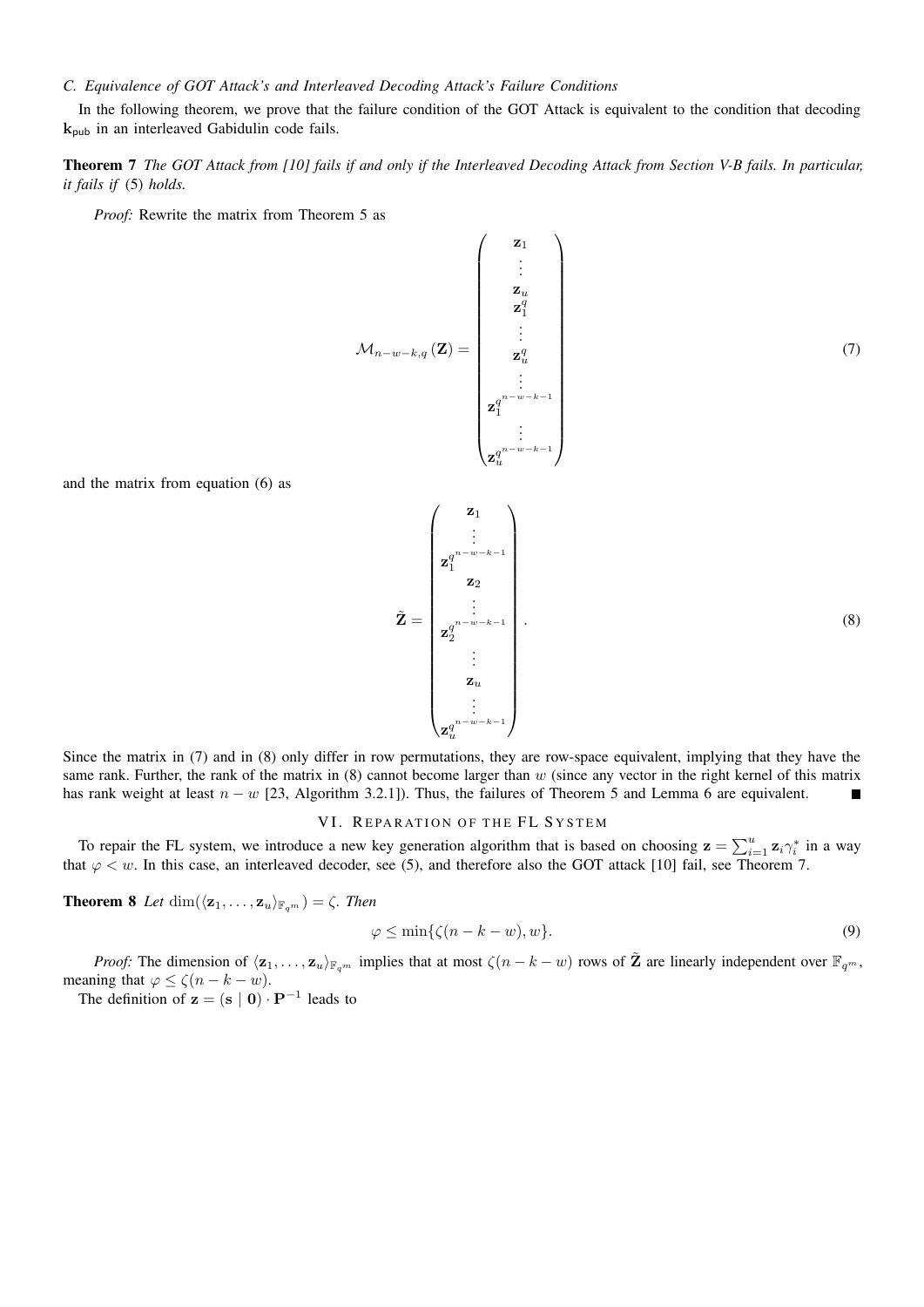$$
\varphi = \operatorname{rank}_{q^m} (\tilde{\mathbf{Z}})
$$
\n
$$
= \operatorname{rank}_{q^m} \left( \left( \begin{array}{c} \mathcal{M}_{n-k-w,q} \left( \mathbf{s}_1 \right) & \mathbf{0} \\ \vdots & \vdots \\ \mathcal{M}_{n-k-w,q} \left( \mathbf{s}_u \right) & \mathbf{0} \end{array} \right) \mathbf{P}^{-1} \right)
$$
\n
$$
= \operatorname{rank}_{q^m} \left( \begin{array}{c} \mathcal{M}_{n-k-w,q} \left( \mathbf{s}_1 \right) \\ \vdots \\ \mathcal{M}_{n-k-w,q} \left( \mathbf{s}_u \right) \end{array} \right)
$$
\n
$$
\leq w,
$$

where the last inequality holds since  $s_1, \ldots, s_u$  are vectors of length w.

We therefore propose the following modification to Line 3 of the Key Generation.

*3* Choose  $\zeta < \frac{w}{n-k-w}$  and generate  $\mathbf{s}_1,\ldots,\mathbf{s}_u \in \mathbb{F}_{q^m}^w$  at random such that  $\dim(\langle \mathbf{s}_1,\ldots,\mathbf{s}_u \rangle_{\mathbb{F}_{q^m}}) = \zeta$  and  $\text{rank}_q \left( \sum_{i=1}^u \mathbf{s}_i \gamma_i^* \right) =$ *w.* Compute  $\mathbf{s} = \sum_{i=1}^{n} \mathbf{s}_i \gamma_i^*$ .

Clearly, we restrict the choice of z in Line 3 of the Key Generation algorithm but we will see that there are still enough possibilities for z to preserve a high security level.

A SageMath v8.4 [24] implementation of the FL system including the proposed repair can be downloaded from https: //bitbucket.org/julianrenner/repaired\\_fl. It should be noted that the purpose of the source code is to clarify the shown algorithms but not to provide a secure and efficient implementation.

#### VII. SECURITY ANALYSIS OF THE REPAIR

In this section, we summarize the most efficient attacks on the FL system and we show that the restriction on z from (6) does not pose a problem in terms of the security level. Furthermore, we show that choosing  $\zeta = 1$  provides the largest security level.

## *A. Brute-Force the Vector* z *Attack*

As shown in Section III-F, knowing z is sufficient to be able to decrypt the ciphertext. Thus, one possible attack is to try all possible choices of z. We count the number of such choices using the following result. In [23, Lemma 3.13], the number of  $a \times b$  matrices of rank c over  $\mathbb{F}_q$  is given by

$$
M_{a,b,c} := \prod_{i=0}^{c-1} \frac{(q^a - q^i)(q^b - q^i)}{q^c - q^i}.
$$

Together with the constructive argument in [25, Section IV.B], we obtain the following bounds on  $M_{a,b,c}$ :

$$
q^{c(a+b-c-1)} \le M_{a,b,c} \le \gamma_c \cdot q^{c(a+b-c)},\tag{10}
$$

where  $\gamma_c := \prod_{i=0}^{c-1} \frac{1}{1-q^{i-c}} \leq 0.288^{-1} \leq 3.48$ .

In the general case  $\zeta < \frac{w}{n-k-w}$ , the number of Moore matrices as in (6) and such that rank $q(z) = w$  is given from the *failure probability* of an interleaved Gabidulin decoder, cf. [19]. The number of such matrices therefore equals

$$
|\{\mathbf{z}\in\mathbb{F}_{q^{mu}}^n:\ \mathrm{rank}_q(\mathbf{z})=w\}|\cdot P_f\geq q^{w(mu+n-w-1)}\cdot P_f,
$$

where the inequality is due to (10). However, a *lower* bound on the failure probability is not known. As an approximation, we can use  $P_f \approx q^{-m}$  and therefore the number of such matrices is at least  $q^{w(mu+n-w-1)-m}$ .

The number of vectors  $s_1 \in \mathbb{F}_{q^m}^w$  with  $\text{rank}_q(s_1) = w$  is at least  $q^{w(m+n-w-1)}$  by (10). Thus, for  $\zeta = 1$ , the number of vectors  $\mathbf{s} \in \mathbb{F}_{q^{mu}}^{w}$  is greater or equal to  $q^{w(m+n-w-1)}q^{m(u-1)}$ . Since there are at least  $q^{n^2-n}$  full-rank matrices  $\mathbf{P} \in \mathbb{F}_{q}^{n \times n}$ , the number of possible vectors z in Line 3 of Algorithm 1 is lower-bounded by

$$
WF_{z} = q^{w(m+n-w-1) + m(u-1) + n^{2} - n}.
$$

Since  $u < n \le m$ , this is always larger than the work factor  $WF_{\alpha} = q^{mu}$  of brute-forcing  $\alpha$  and thus, trying all possible z does not reduce the security of the system.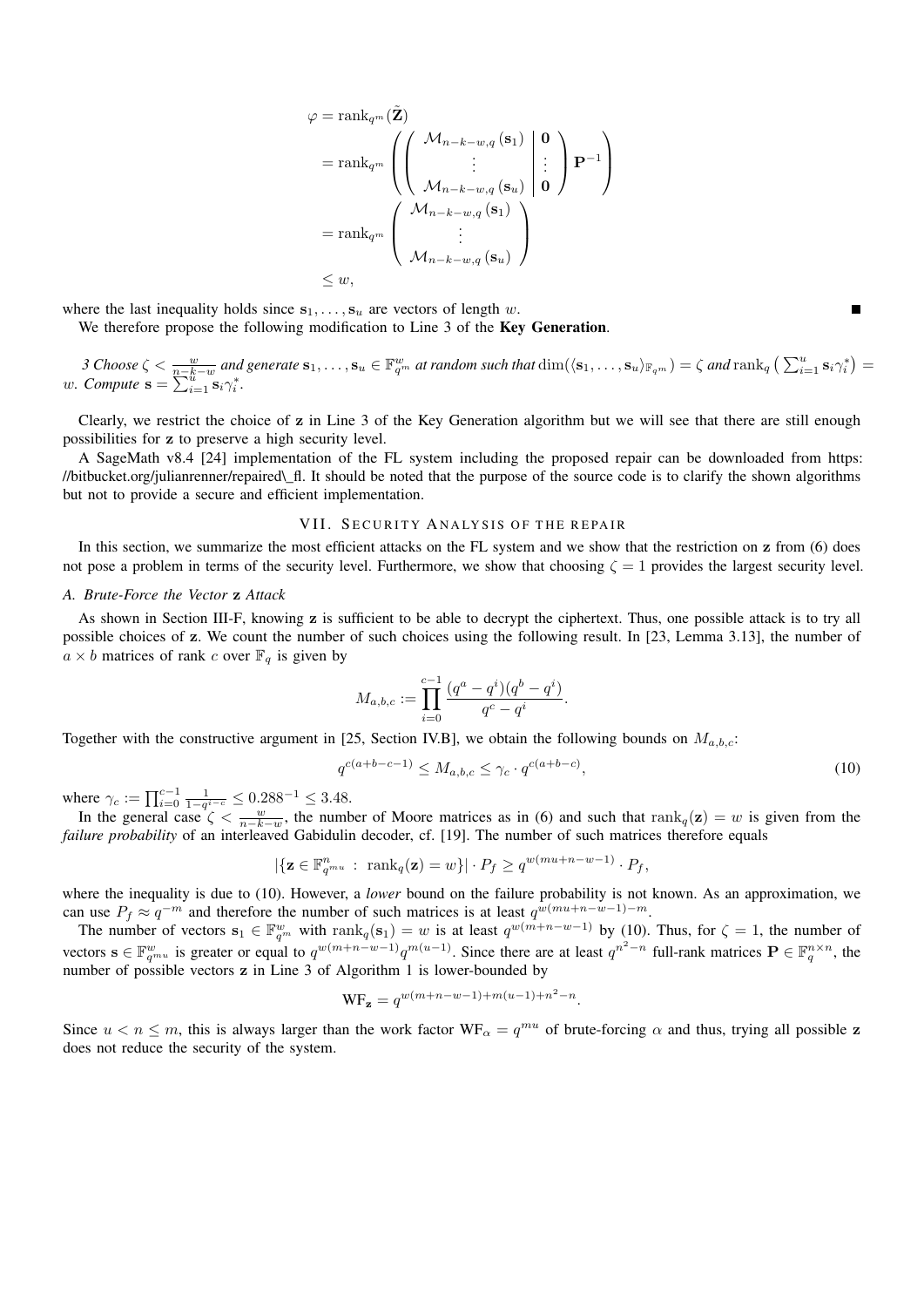## *B. Interleaved Decoding Attack*

As described in Section V-B, an attacker can apply an interleaved decoder on  $k_{pub}$  to retrieve an alternative private key.

The crucial point in the interleaved decoding algorithm is solving a linear system of equations based on the syndromes with  $w + 1$  unknowns and  $\varphi$  linearly independent equations which is equivalent to finding the kernel of the matrix in (6), cf. [22, Section 4.1]. For  $\zeta \ge \frac{w}{n-k-w}$ , the dimension of the solution space is one and all solutions are valid for the remaining decoding steps. For  $\zeta < \frac{w}{n-k-w}$ , the dimension of the solution space is  $w+1-\varphi$  but the valid solutions form only a one-dimensional subspace of the solution space. One can search in the solution space for a valid solution which requires on average

$$
\frac{(q^m)^{w+1-\varphi}}{q^m}=q^{m(w-\varphi)}
$$

trails.

The size of the solution space is maximized for the smallest-possible value of  $\varphi$ , i.e.,  $\varphi = n - k - w$ . In this case, search through the solution space has a work factor of

$$
WF_{ILD} = q^{m(2w - n + k)}.
$$

Since the size of the solution space is maximal for  $\varphi = n - k - w$ , the repair from Section VI with the explicit parameter value  $\zeta = 1$  is the most secure choice *in this sense*. However, we keep the choice of  $\zeta$  free for the case that an attack is found which utilizes the pair-wise linear dependence of the  $z_i$ .

Besides the interleaved decoding algorithms in [18], [19], and [22, p. 64], there is an interpolation-based decoding algorithm [22, Section 4.3 (page 72)]. This interpolation-based algorithm can be interpreted both as a list decoder with exponential worst-case and average list size or as a probabilistic unique decoder.

It is mentioned in [22, Section 4.3.2] that the probabilistic unique interpolation-based decoder fails if and only if the decoding algorithms in [18], [19], [22, p. 64] fail.

In case of the list decoder, there are two known results on the list size:

• [22, Lemma 4.5] states that the maximal list size of the decoder (and thus the work factor of the resulting attack) is at most

$$
WF_{list, public key} \le q^{m(u-1)k}.
$$
\n(11)

• [22, Lemma 4.6] states that the average list size is relatively small, assuming that the received word is uniformly distributed at random in  $\mathbb{F}_{q^m}^{u\times n}$ . This assumption is not satisfied in our case. Since there is a dependency of decoding failure of the probabilistic unique decoder and the list size of the list decoder, we conjecture that the average list size is close to the worst case since the error is chosen such that unique decoding always fails.

#### *C. (List) Decoding on the Ciphertext Attack*

As we have seen in Section IV-A, the ciphertext of the (repaired) FL system is a codeword of a Gabidulin code, corrupted by an error of rank weight at most  $\tau = w + t_{\text{pub}}$ . Hence, an attacker can try to decode the ciphertext directly. Since  $\tau$  is always greater than the unique decoding radius  $\lfloor \frac{n-k}{2} \rfloor$  of the Gabidulin code, this would require the existence of an efficient (list) decoding algorithm up to radius  $\tau$ .

However, such an algorithm has not been found, yet. It was even shown in [6], [7] that for some classes of Gabidulin codes (of rate  $\geq \frac{1}{5}$ ) such an algorithm cannot exist. Note that the latter result was not yet known when the FL cryptosystem was proposed.

For instance, for a Gabidulin code with parameters  $n \mid m$  and  $gcd(n, n - \tau) \geq 2$ , there is a received word such that there are at least

$$
\mathcal{L}_{\mathbf{c},\text{worst}} \ge \max \left\{ \frac{\left[\frac{n/g}{(n-\tau)/g}\right]_{q^g}}{q^{n(\tau/g-1)}} : g \ge 2, g \mid \gcd(n, n-\tau) \right\} \tag{12}
$$

codewords in rank distance at most  $\tau$  to it.

Note that the list size  $\mathcal{L}_{c,worst}$  is a lower bound on the *worst-case* work factor of the attack. Although it does not imply any statement about the average list size/average work factor, it gives us an estimate in which order of magnitude the work factor of such an attack can be. We ensured that the value of  $\mathcal{L}_{c,work}$  is sufficiently large in our example parameters in Section VIII.

On the other hand, it implies that there is no polynomial-time list decoding algorithm for arbitrary Gabidulin codes beyond the unique decoding radius (such as the Guruswami–Sudan algorithm for Reed–Solomon codes). Hence, an efficient attack can always be counteracted by a suitable parameter choice.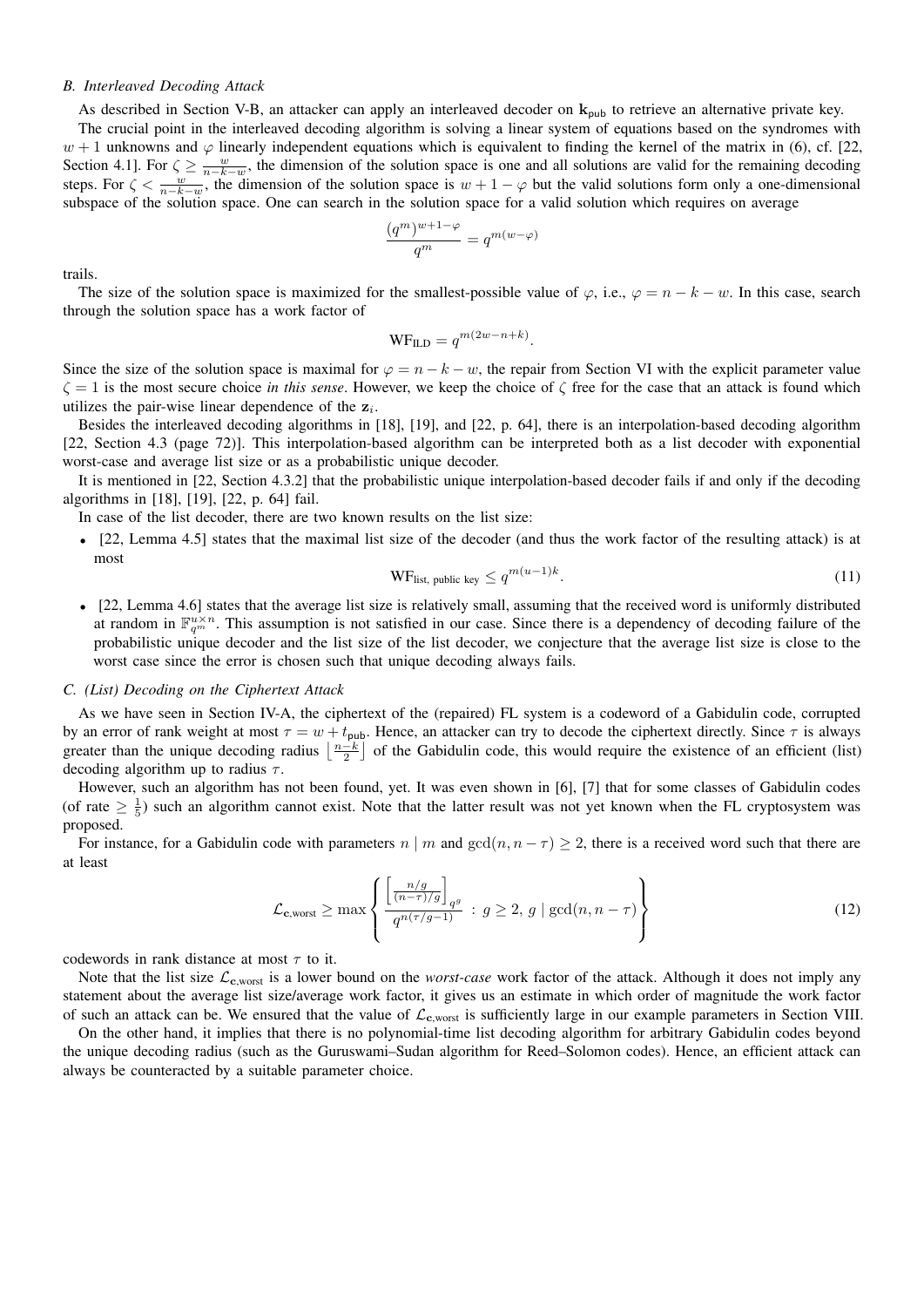# *D. Syndrome Decoding Attack*

The ciphertext can be interpreted as a codeword from a code of dimension  $k$  (see [2]), generated by the generator matrix

$$
\begin{pmatrix} \mathcal{M}_{k-u,q}(\mathbf{g}) \\ \mathrm{Tr}_{q^{u m}/q^m}(\gamma_1 \mathbf{k}_{\mathsf{pub}}) \\ \vdots \\ \mathrm{Tr}_{q^{u m}/q^m}(\gamma_u \mathbf{k}_{\mathsf{pub}}) \end{pmatrix}.
$$

Since the structure of this code only permits decoding like a random rank-metric code, it can be decoded with the syndrome decoding attack from [26] whose complexity is in the order of

$$
\text{WF}_{\text{SD}} = (n-k)^3 m^3 q^{t_{\text{pub}}\lceil \frac{(k+1)m}{n}\rceil - m}.
$$

## *E. Linearization Attack*

In [2], a message attack was proposed which succeeds for some parameters with high probability in polynomial time.

#### **Lemma 9 (Linearization Attack [2])** Let  $\mathbf{k}_{\text{pub}}^{(i)} = \text{Tr}_{q^{mu}/q^{m}}(\gamma_{i}\mathbf{k}_{\text{pub}})$  for  $i = 1, ..., u$  and  $M =$  $\big/ \quad \mathcal{M}_{t_{\mathsf{pub}}+1,q}\left(\mathbf{c}\right)$  $\overline{\phantom{a}}$  $-\mathcal{M}_{t_{\mathsf{pub}}+1,q}\left(\mathbf{k}_{\mathsf{pub}}^{(1)}\right)$ . . .  $-\mathcal{M}_{t_{\mathsf{pub}}+1,q}\left(\mathbf{k}_{\mathsf{pub}}^{(u)}\right)$  $-\mathcal{M}_{k+t_{\mathsf{pub}}-u,q}(\mathbf{g})$  $\setminus$  $\overline{\phantom{a}}$ .  $(13)$

*Then, the encrypted message* **m** *can be efficiently recovered if the left kernel of* **M** *has dimension* dim(ker(**M**)) = 1.

If  $(u + 2)t_{\text{pub}} + k > n$ , then M has at least two more rows than columns and we have  $\dim(\ker(M)) > 1$ . If  $k_{\text{pub}}$  is random and  $(u + 2)t_{\text{pub}} + k \le n$ , the attack is efficient with high probability [2].

Lemma 10 *Let* M *be as in* (13)*. Then,*

$$
\operatorname{rank}_{q^m}(\mathbf{M}) \le \min\{\varphi + k + 2t_{\mathsf{pub}} - u, n\}.
$$

*Proof:* We can write

$$
\begin{aligned} \mathbf{k}_{\text{pub}}^{(i)} &= \text{Tr}_{q^{mu}/q^{m}}(\gamma_{i}\mathbf{k}_{\text{pub}}) \\ &= \text{Tr}_{q^{mu}/q^{m}}(\gamma_{i}\mathbf{x})\cdot\mathcal{M}_{k,q}\left(\mathbf{g}\right) + \mathbf{z}_{i}, \end{aligned}
$$

so by elementary row operations, we can transform M into

$$
\mathbf{M}' = \begin{pmatrix} \mathcal{M}_{t_{\mathsf{pub}}+1,q}(\mathbf{c}) \\ -\mathcal{M}_{t_{\mathsf{pub}}+1,q}(\mathbf{z}_1) \\ \vdots \\ -\mathcal{M}_{t_{\mathsf{pub}}+1,q}(\mathbf{z}_u) \\ -\mathcal{M}_{k+t_{\mathsf{pub}}-u,q}(\mathbf{g}) \end{pmatrix}.
$$

Due to  $w + 2t_{\text{pub}} < n - k$ , the matrix  $\mathcal{M}_{t_{\text{pub}}+1,q}(\mathbf{z}_i)$  is a sub-matrix of  $\mathcal{M}_{n-k-w,q}(\mathbf{z}_i)$ , so

$$
\begin{aligned} &\mathrm{rank}_{q^m}(\mathbf{M}) = \mathrm{rank}_{q^m}(\mathbf{M}')\\ &\leq \varphi + \mathrm{rank}_{q^m}(\mathcal{M}_{t_{\mathsf{pub}}+1,q}(\mathbf{c})) + \mathrm{rank}_{q^m}(\mathcal{M}_{k+t_{\mathsf{pub}}-u,q}(\mathbf{g}))\\ &= \varphi + k + 2t_{\mathsf{pub}} - u.\end{aligned}
$$

Further, since the number of columns of  $M$  is equal to  $n$ ,

$$
rank_{q^m}(\mathbf{M}) \leq n.
$$

 $\blacksquare$ 

The linearization attack is inefficient if the rank of M is smaller than its number of rows, which implies the following, stronger version of the original statement in [2].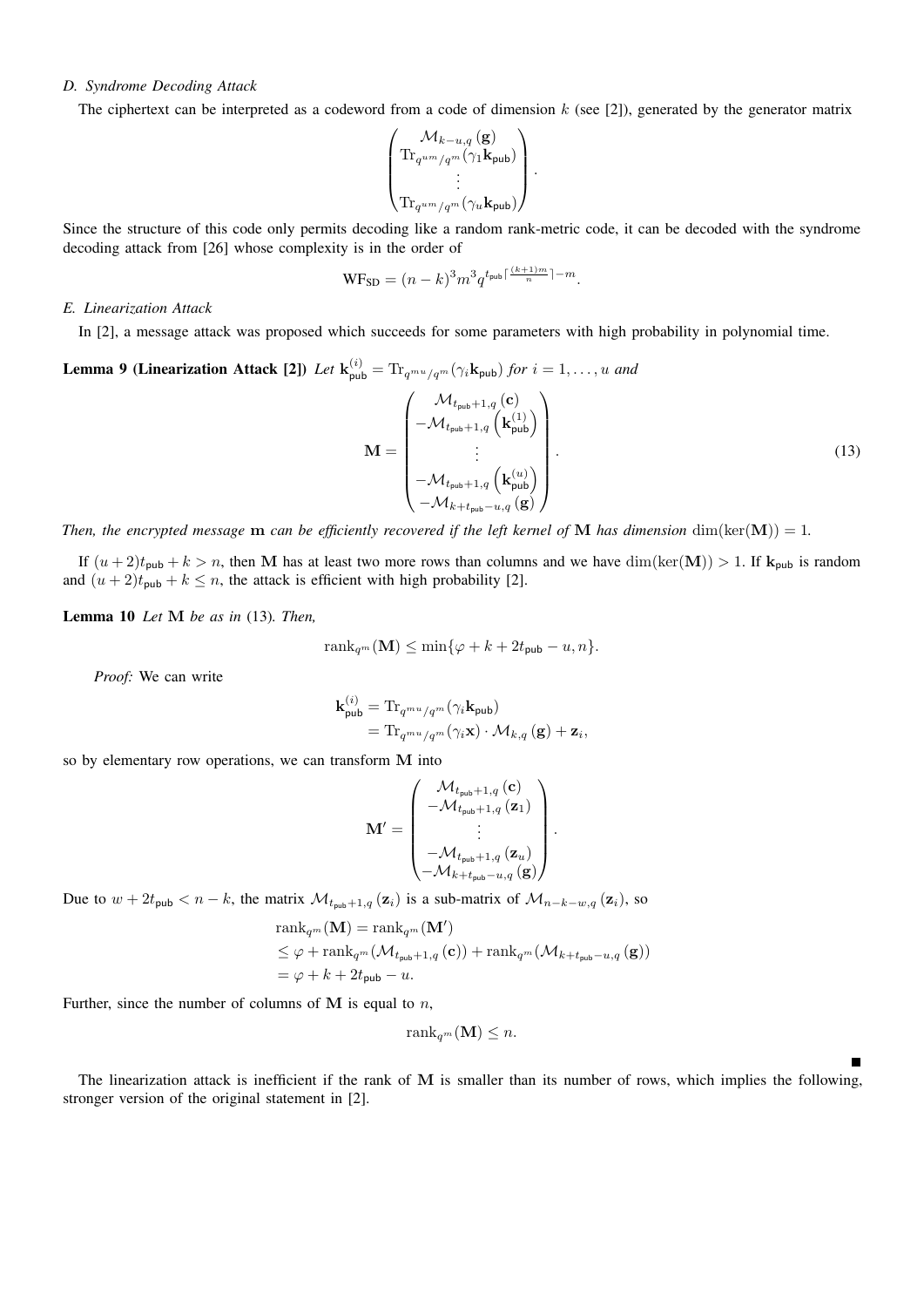**Theorem 11** If  $t_{\text{pub}} > \frac{n-k}{u+2}$  or  $\varphi < u(t_{\text{pub}} + 1)$ , the linearization attack in [2] is inefficient and its work factor is  $\text{WF}_{\text{Lin}} = q^{m \cdot \max\{ut_{\text{pub}} + u + 1 - \varphi, (u+2)t_{\text{pub}} + k + 1 - n\}}.$ 

The first condition in Corollary 11 is again fulfilled by the choice of w in Table I. The second one reads 
$$
t_{\text{pub}} > \frac{\varphi}{u} + 1
$$
, and for any valid  $\varphi$ , there are choices of w such that  $t_{\text{pub}}$  fulfills this inequality for any  $u > 1$ .

## *F. Algebraic Attacks*

Faure and Loidreau [2] also described two message attacks of exponential worst-case complexity. The first one is based on computing gcds of polynomials of degrees

$$
q^{m(u-1)}\frac{q^{t_{\text{pub}}+1}-1}{q-1} =: \text{WF}_{\text{Alg}}.\tag{14}
$$

Since computing the gcd of two polynomials can be implemented in quasi-linear time in the polynomials' degree, (14) gives an estimate on the work factor of this attack. The second algebraic attack is based on finding Gröbner bases of a system of  $n_{\rm p} = {n \choose k+2t_{\rm pub}-u+1}$  many polynomials of degree approximately  $d_{\rm p} = \frac{q^t_{\rm pub}+1}{q-1}$ . The attack is only efficient for small code parameters, cf. [2, Sec. 5.3]. Since the average-case complexity of Gröbner bases algorithms is hard to estimate, we cannot directly relate  $n_p$  and  $d_p$  to the attack's work factor. Faure and Loidreau choose the code parameters such that  $n_p \approx 2^{32}$  and  $d_p = 127$  and claim that the attack is inefficient for these values. Our example parameters in Section VIII result in at least these values.

## *G. Overbeck-like Attack*

The key attack described in [3, Ch. 7, Sec. 2.1] is based on a similar principle as Overbeck uses to attack the McEliece cryptosystem based on rank-metric codes [9]. The attack from [3, Ch. 7, Sec. 2.1] cannot be applied if

$$
w \ge n - k - \frac{k - u}{u - 1}.
$$

# *H. Moving to Another Close Error Attack*

The following attack by Rosenkilde [27] tries to move the vector z (which we have chosen such that the interleaved decoder fails) on a close vector for which the interleaved decoder for  $\mathbf{k}_{pub}$  does not fail. Therefore, a vector  $\mathbf{y} \in \mathbb{F}_{q^m}^{u \times n}$  is needed such that for  $z' := z + y$  it holds that  $rank_q(z') \leq w$  and that the rank of the matrix from (6) over  $\mathbb{F}_{q^m}$  is at least w.

Rosenkilde suggested to find such a vector by guessing  $2w - n + k$  independent vectors from  $\mathbb{F}_q^n$  which are in the  $\mathbb{F}_q$ -row space of z, put them as the first rows of a matrix in  $\mathbb{F}_q^{um\times n}$  (the remaining rows are zeros) and use its mapping to a matrix in  $\mathbb{F}_{q^m}^{u \times n}$  as matrix y. That way, z' is in the row space of z and rank $q(z') \leq w$  is guaranteed. Further, the rank of the matrix from (6) over  $\mathbb{F}_{q^m}$  is increased to w with high probability.

The complexity of this attack is dominated by the complexity of finding  $2w - n + k$  independent vectors from  $\mathbb{F}_q^n$  which are in the  $\mathbb{F}_q$ -row space of z, i.e.:

$$
WF_{MCE} = q^{(2w-n+k)(n-w)}.
$$

# *I. Brute-Force the Parameter* α *Attack*

An attacker can brute-force  $\alpha$ , which has a complexity of

$$
\text{WF}_{\alpha} = q^{mu}.
$$

By knowing  $\alpha$ , he just needs to apply an efficient decoding algorithm on  $\tilde{\mathbf{c}} = \mathbf{c} - \text{Tr}_{q^{mu}/q^{m}}(\alpha \mathbf{k}_{pub})$  to retrieve the secret message.

## VIII. ANALYSIS OF THE REPAIRED SYSTEM

In this section, we recall the conditions on the choice of the parameters such that all known attacks are inefficient and summarize their work factors. Furthermore, we give specific parameters and compare the FL system to other code-based cryptosystems.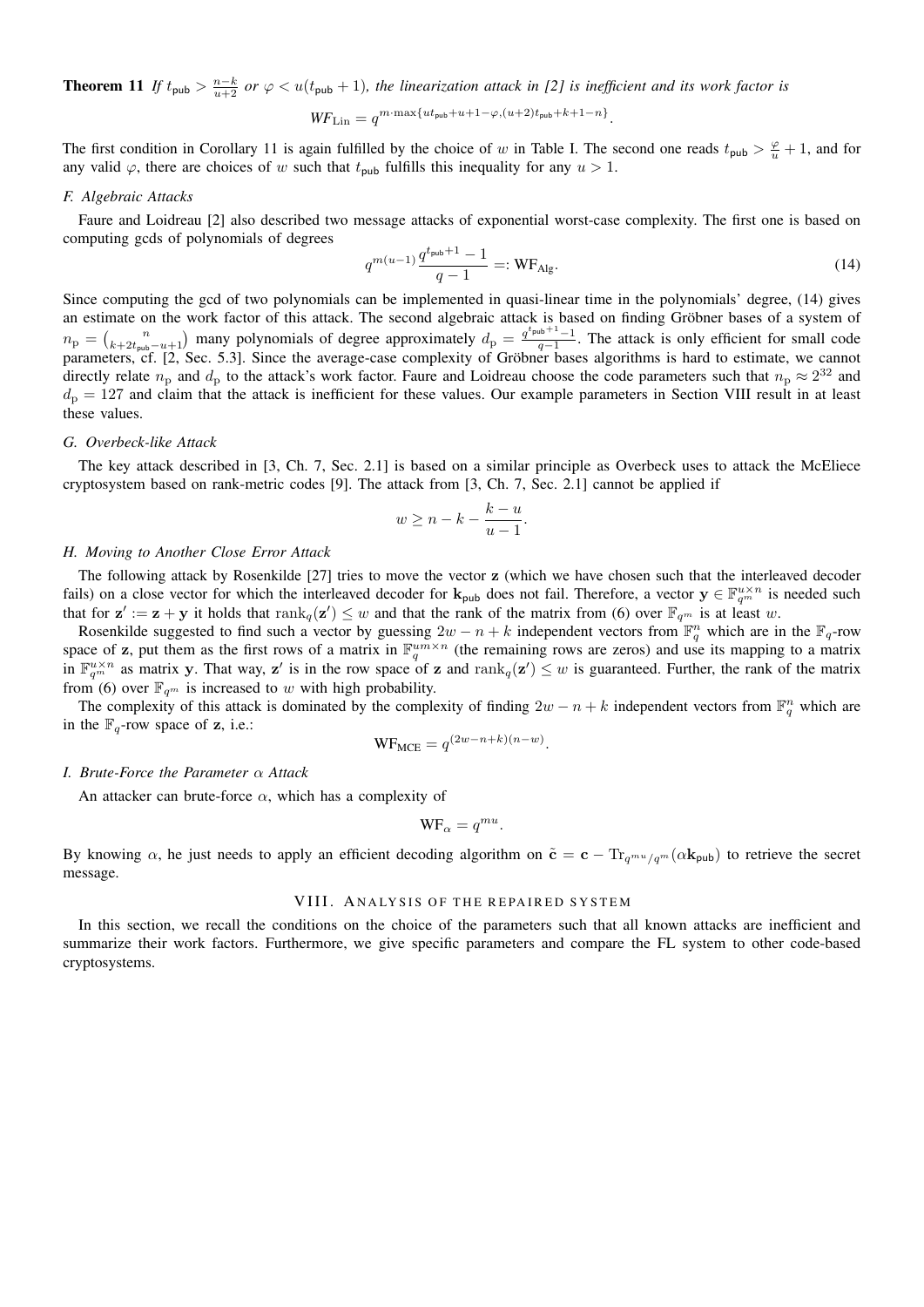| Table II |  |                                                |  |  |  |  |  |  |
|----------|--|------------------------------------------------|--|--|--|--|--|--|
|          |  | SUMMARY OF THE DISCUSSED ATTACKS' WORK FACTORS |  |  |  |  |  |  |

| Name of the attack            | Work factor                                                                                                               | Reference                        |
|-------------------------------|---------------------------------------------------------------------------------------------------------------------------|----------------------------------|
| Brute-force z                 | $WF_z = q^{w(m+n-w-1)+m(u-1)+n^2-n}$                                                                                      | Section VII-A                    |
| Interleaved Decoding          | $WF_{\text{ILD}} = q^{m(2w-n+k)}$                                                                                         | Section VII-B                    |
| Syndrome Decoding             | $WF_{SD} = (n-k)^3 m^3 a^{t_{pub} \lceil \frac{(k+1)m}{n} \rceil - m}$                                                    | Section VII-D, using [26]        |
| Linearization                 | $\mathsf{WF}_{\mathsf{Lin}} = q^{m \cdot \max\{ut_{\mathsf{pub}} + u + 1 - \varphi, (u+2)t_{\mathsf{pub}} + k + 1 - n\}}$ | First in [2], cf. Section VII-E  |
| Algebraic                     | $WF_{\text{Alg}} = q^{m(u-1)} \frac{q^t \text{pub} + 1} {q-1}$                                                            | First in [2], cf. Section VII-F  |
| Moving to Another Close Error | $WF_{MCE} = q^{(2w-n+k)(n-w)}$                                                                                            | First in [27], cf. Section VII-H |
| Brute-force $\alpha$          | $WF_{\alpha} = q^{mu}$                                                                                                    | Section VII-I                    |

Table III COMPARISON OF THE MCELIECE (BASED ON GOPPA CODES), THE LOIDREAU, THE REPAIRED FL, THE OC-MDPC AND THE DC-LRPC CRYPTOSYSTEMS

| Method      | $\boldsymbol{q}$ | $\boldsymbol{u}$ | $\boldsymbol{k}$ | $\boldsymbol{n}$ | $\boldsymbol{m}$ | $\overline{u}$ | $\tau$ | $t_{\rm Loi}$ | $\lambda$ | Security level | Rate | Key size   |
|-------------|------------------|------------------|------------------|------------------|------------------|----------------|--------|---------------|-----------|----------------|------|------------|
| McEliece    | 2                |                  | 1436             | 1876             | 11               |                | 41     |               |           | 80.04          | 0.77 | 78.98 KB   |
| Loidreau    | 2                |                  | 32               | 50               | 50               |                |        | 3             | 3         | 80.93          | 0.64 | 3.60 KB    |
| Repaired FL | $\overline{c}$   | 3                | 31               | 61               | 61               | 16             |        |               |           | 90.00          | 0.46 | 1.86 KB    |
| OC-MDPC     | 2                |                  | 4801             | 9602             |                  |                |        |               |           | 80.00          | 0.50 | $0.60$ KB  |
| DC-LRPC     | $\overline{c}$   |                  | 37               | 74               | 41               |                |        |               |           | 80.00          | 0.50 | $0.19$ KB  |
| McEliece    | 2                |                  | 2482             | 3262             | 12               |                | 66     |               |           | 128.02         | 0.76 | 242.00 KB  |
| Loidreau    | 2                |                  | 40               | 64               | 96               |                |        | 4             | 3         | 139.75         | 0.63 | 11.52 KB   |
| Repaired FL | 2                | 3                | 31               | 62               | 62               | 17             |        |               |           | 131.99         | 0.45 | 1.92 KB    |
| OC-MDPC     | 2                |                  | 9857             | 19714            |                  |                |        |               |           | 128.00         | 0.50 | $1.23$ KB  |
| DC-LRPC     | 2                |                  | 47               | 94               | 47               |                |        |               |           | 128.00         | 0.50 | $0.30$ KB  |
| McEliece    | 2                |                  | 5318             | 7008             | 13               |                | 133    |               |           | 257.47         | 0.76 | 1123.43 KB |
| Loidreau    | 2                |                  | 80               | 120              | 128              |                |        | 4             | 5         | 261.00         | 0.67 | 51.20 KB   |
| Repaired FL | $\overline{c}$   | 4                | 48               | 83               | 83               | 21             |        |               |           | 256.99         | 0.53 | 4.31 KB    |
| OC-MDPC     | 2                |                  | 32771            | 65542            |                  |                |        |               |           | 256.00         | 0.50 | 4.10 KB    |

# *A. Summary of the Work Factors*

In the following, we choose the parameters q, m, n, k, u, w, and  $t_{\text{pub}}$  as in Table I. Recall that this choice of w prevents the Overbeck-like attack (Section VII-G) and results in an exponential work factor of the linearization attack (Section VII-E). Furthermore, we choose  $\zeta = 1$  to maximize the work factor of searching the exponentially-large output of the interleaved decoding attack (Section VII-B). Note that the latter attack returns an exponentially-large output if and only if of the GOT [10] attack fails, cf. Theorem 7.

The resulting considered work factors are summarized in Table II. In addition to these work factors, we have considered the following additional requirements:

- The work factor of the second algebraic attack in [2] (cf. Section VII-F) is unknown. Hence, we choose the code parameters such that the resulting non-linear system of equations occurring in the attack consists of more than  $n_p \approx 2^{32}$  many polynomials of degree at least  $d_p = 127$ . This is the same choice as in [2].
- Since there is no efficient list decoder for Gabidulin codes, the work factor of the list-decoding ciphertext attack in Section VII-C is not known. However, we do have a lower bound on the worst-case work factor for some codes, given by the maximal list size  $\mathcal{L}_{c,worst}$  in (12). In all examples for which the bound holds, we chose the parameters such that  $\log_2(\mathcal{L}_{\mathbf{c},\text{worst}})$  is much larger than the claimed security level.

## *B. Parameters and Key Sizes*

To evaluate the performance of the repaired FL cryptosystem, we compare it to McEliece's cryptosystem based on Goppa codes using list decoding [28], Loidreau's new rank-metric code-based encryption scheme [29], [30], the QC-MDPC cryptosystem [31] and the DC-LRPC based system [32].

The most efficient attack on McEliece has a work factor (cf. [28]) of

$$
\text{WF}_{\text{ME}} = \min \left\{ \frac{1}{2} {n \choose \tau} {n-k \choose \tau-p}^{-1} {k \choose p}^{-1/2} : 0 \le p \le \min\{\tau, k\} \right\}
$$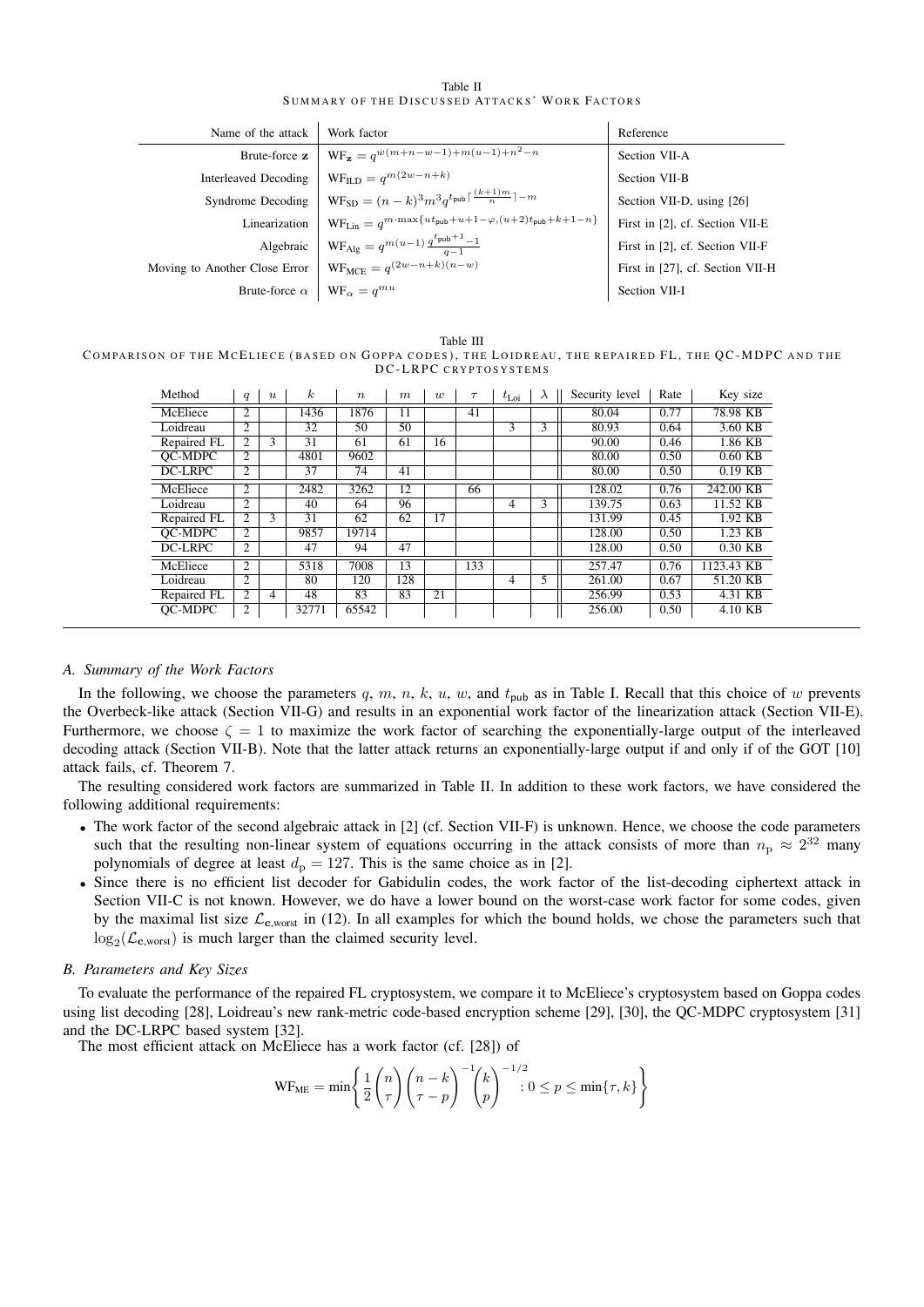operations, where  $\tau$  is the binary Johnson bound.

The work factor of Loidreau's system [29], [30] is

$$
WF_{Loi} = m^3 q^{(t_{Loi}-1)\lfloor (k \cdot \min(m,n))/n \rfloor},
$$

operations, where  $t_{\text{Loi}} \cdot \lambda = \left\lfloor \frac{n-k}{2} \right\rfloor$ .

In Table III, parameters for expected work factors of around  $2^{80}$ ,  $2^{128}$  and  $2^{256}$  are shown. Further, both the required key sizes and the achieved rates are given, where the rate states the ratio of length of the secret message to the length of the ciphertext. The shown work factors of the repaired FL system stem from the number of operations required by the most efficient attack which is the Moving to Another Close Error Attack for  $2^{80}$  and the Algebraic Attack for  $2^{128}$  and  $2^{256}$ . We observe that in all cases McEliece has the highest rate followed by Loidreau, repaired FL, QC-MDPC and DC-LRPC. The results further show that repaired FL requires much smaller key sizes compared to Loidreau and McEliece, it has similar key sizes as QC-MDPC and it is in this sense only worse compared to the system based on DC-LRPC codes<sup>5</sup>. Since public-key cryptosystems are mostly used for encrypting small data packages (usually they are used to exchange the private key of a symmetric cryptosystem), small key sizes are usually more important than high code rates.

## IX. CONCLUSION

In this paper, new coding-theoretic interpretations of the Faure–Loidreau system were given. It was shown that the ciphertext is a corrupted codeword of a Gabidulin code, where to an unauthorized receiver, the error weight is too large to be correctable. The authorized user knows the row space of a part of the error and is thus able to correct the error.

Further, it was derived that a part of the public key can be seen as a corrupted codeword of an interleaved Gabidulin code and that in the original FL system, an interleaved Gabidulin decoder can efficiently recover the private key from this part of the public key with high probability. It was proven that the condition that interleaved Gabidulin decoders fail is equal to the condition that the severe attack by Gaborit, Otmani and Talé Kalachi fails.

Based on the latter interpretation, a repair was proposed that modifies the key generation algorithm such that interleaved Gabidulin decoders fail which in turn implies that the attack by Gaborit *et al.* fails.

A security analysis was conducted and it was shown that the security level is not decreased with respect to all other known attacks by the proposed repair.

Parameters for security levels of 80, 128, 256 bit where presented and compared to McEliece-like systems based on Goppa codes, Gabidulin codes, QC-MPDC codes and DC-LRPC codes. It was observed that the repaired FL system has smaller key sizes compared the systems based on Goppa codes and Gabidulin codes, similar key sizes as the system based on QC-MDPC codes but larger key sizes than DC-LRPC based system. However, while both the QC-MDPC and DC-LRPC scheme give no guarantee that the ciphertext can be decrypted as decoding these codes might fail, the repaired FL system guarantees decryption. Hence, the repaired FL cryptosystem has advantages compared to the other mentioned systems and should be considered as an alternative of small key size.

## **ACKNOWLEDGMENT**

We would like to thank Johan Rosenkilde for proposing the "moving to a close error" attack. Also, we are thankful to Michael Schelling for his observation that decryption of the FL system can be seen as error-erasure decoding. Further, we thank Pierre Loidreau for his valuable comments on a previous version of this paper.

#### **REFERENCES**

- [1] A. Wachter-Zeh, S. Puchinger, and J. Renner, "Repairing the faure-loidreau public-key cryptosystem," in *IEEE Int. Symp. Inf. Theory (ISIT)*, Jun. 2018, pp. 2426–2430.
- [2] C. Faure and P. Loidreau, "A new public-key cryptosystem based on the problem of reconstructing p-polynomials," in *Coding and Cryptography*. Springer, 2006, pp. 304–315.
- [3] P. Loidreau, "Métrique rang et cryptographie (in French)," Mémoire d'habilitation à diriger des recherches, Université Pierre et Marie Curie, Paris 6, Sep 2007.
- [4] D. Augot and M. Finiasz, "A public key encryption scheme based on the polynomial reconstruction problem," *LNCS: Revised selected papers of EUROCRYPT 2003*, vol. 2656, pp. 229–249, 2003.
- [5] E. M. Gabidulin, "Theory of codes with maximum rank distance," *Probl. Inf. Transm.*, vol. 21, no. 1, pp. 3–16, 1985.
- [6] A. Wachter-Zeh, "Bounds on list decoding of rank-metric codes," *IEEE Trans. Inform. Theory*, vol. 59, no. 11, pp. 7268–7277, Nov. 2013.
- [7] N. Raviv and A. Wachter-Zeh, "Some Gabidulin codes cannot be list decoded efficiently at any radius," *IEEE Trans. Inform. Theory*, vol. 62, no. 4, pp. 1605–1615, Apr. 2016.
- [8] P. Gaborit, O. Ruatta, and J. Schrek, "On the complexity of the rank syndrome decoding problem," *IEEE Trans. Inform. Theory*, vol. 62, no. 2, pp. 1006–1019, Feb 2016.
- [9] R. Overbeck, "A new structural attack for GPT and variants," *LNCS: MYCRYPT*, vol. 3715, p. 50–63, 2005.
- [10] P. Gaborit, A. Otmani, and H. Talé Kalachi, "Polynomial-time key recovery attack on the faure–loidreau scheme based on gabidulin codes," *Des. Codes Cryptogr.*, vol. 86, no. 7, pp. 1391–1403, Jul 2018.
- [11] R. Lidl and H. Niederreiter, *Finite Fields*, ser. Encyclopedia of Mathematics and its Applications. Cambridge University Press, Oct. 1996.

<sup>5</sup>Since no parameters for a security level of 256 bit were provided in [32], Table III doesn't include the LRPC system for this security level.